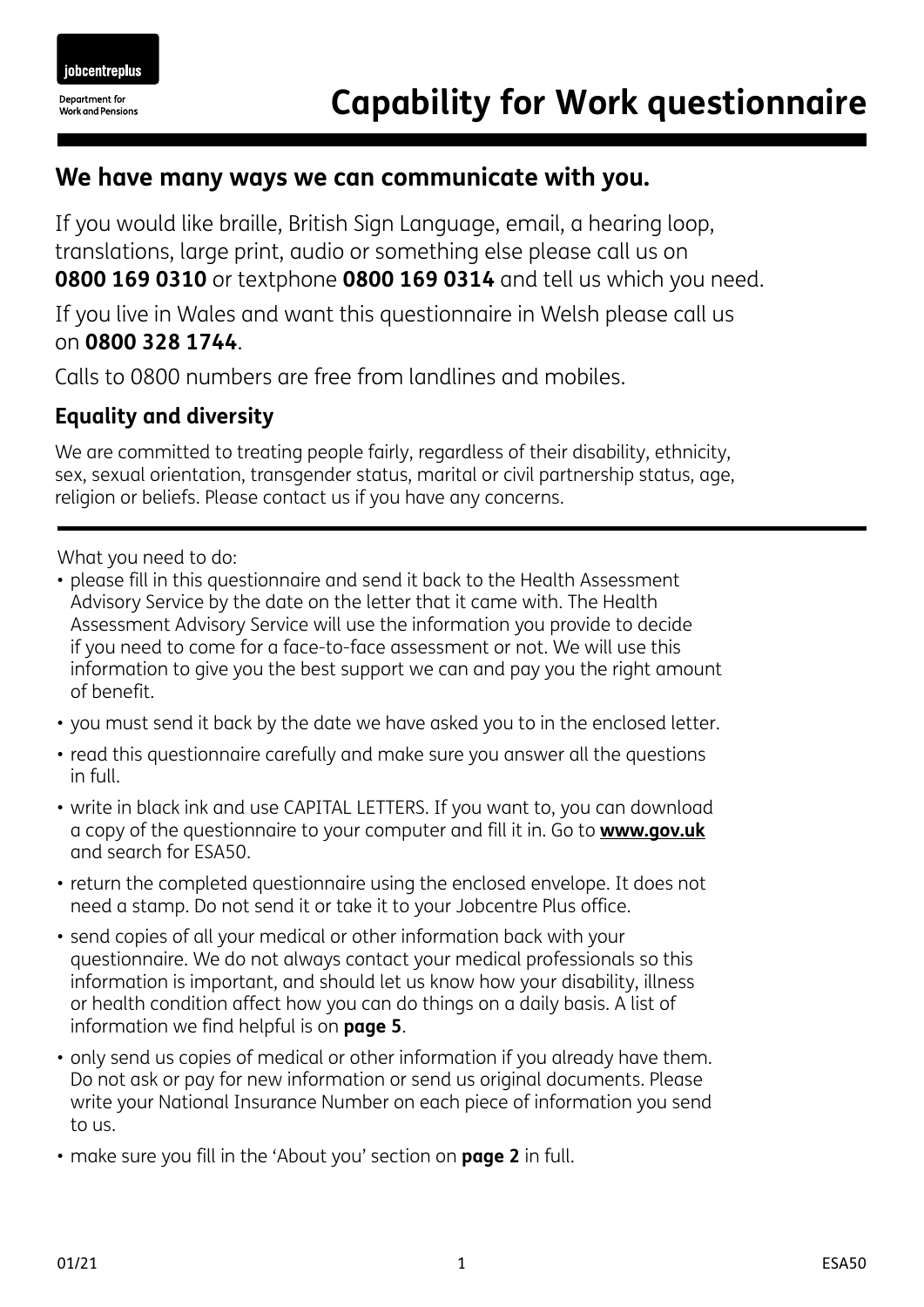If you need help filling in the questionnaire, you can:

- ask a friend, relative, carer or support worker to help you
- call Jobcentre Plus on **0800 169 0310** to arrange for a trained advisor to talk you through the questions over the phone. Please do not go into your local Jobcentre Plus.

In some cases, your answers can be written down for you. You can ask for your questionnaire to be sent to you by post to check.



Your Employment and Support Allowance (ESA) payments may stop if you do not fill in this questionnaire and send it to the Health Assessment Advisory Service by the date we have asked you to.

# **About you**

| 01   Surname                             | A phone number we can contact<br>07 <br>you on                                                                |
|------------------------------------------|---------------------------------------------------------------------------------------------------------------|
| 02 <br><b>Other names</b>                | 08 Email address<br>If you have one.                                                                          |
| 03 Title<br>Mr, Mrs, Miss, Ms, or other. | 09 Have you been in hospital for over<br>28 days in the last 12 months?                                       |
| 04 Address                               | <b>No</b><br>Go to question 10<br>Yes<br>Please tell us the dates you were<br>in hospital. DD/MM/YYYY<br>From |
| Postcode<br>Date of birth<br>05          | To<br>What was the name of the hospital?                                                                      |
| DD/MM/YYYY                               |                                                                                                               |
| 06 National Insurance (NI) Number        |                                                                                                               |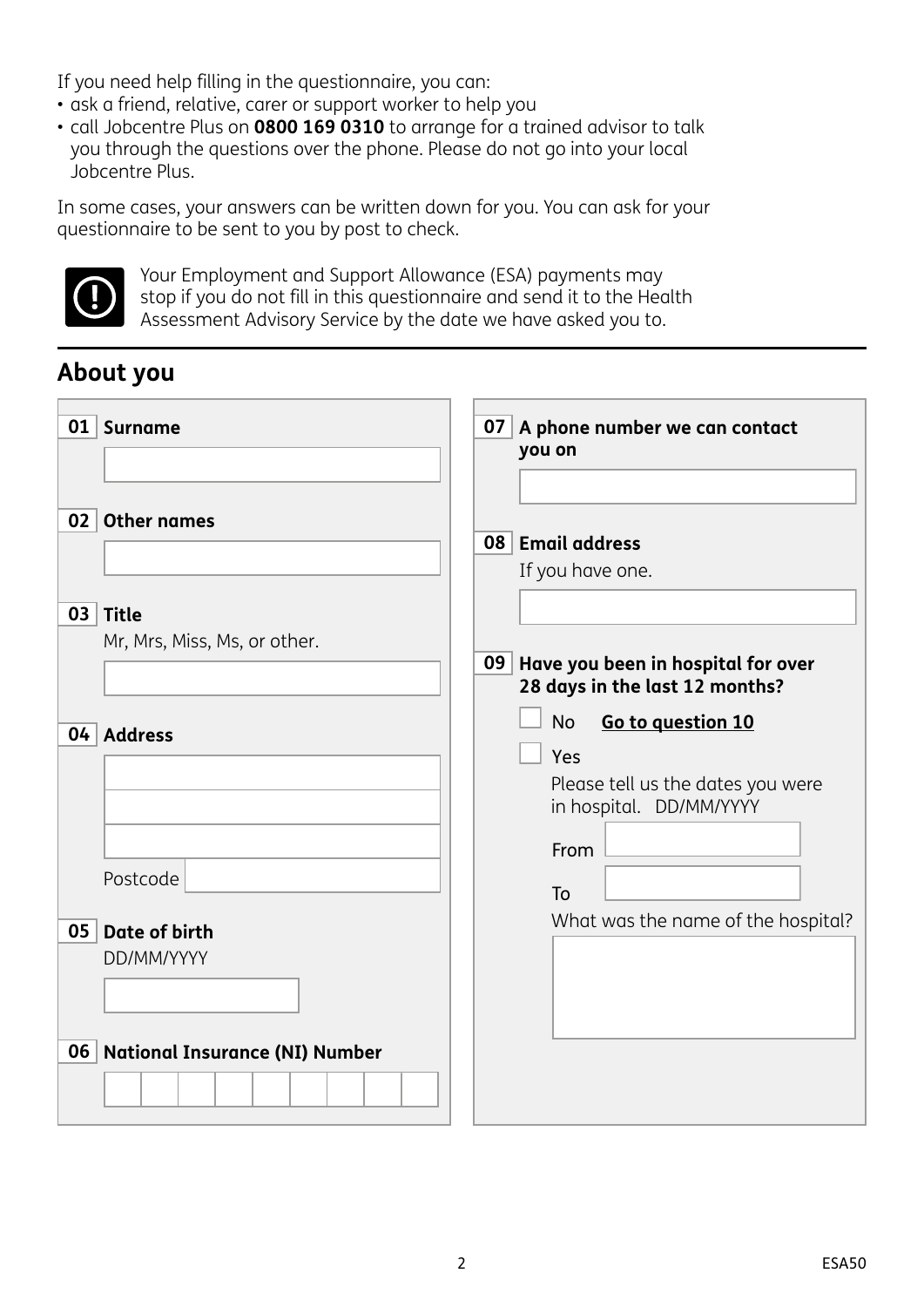<span id="page-2-1"></span><span id="page-2-0"></span>

# **If you are returning this questionnaire late**

<span id="page-2-2"></span>Your Employment and Support Allowance (ESA) payments may stop if you do not fill in this questionnaire and send it to the Health Assessment Advisory Service. It is important that you send it back by the date we have asked you to in the enclosed letter.

|           | 13 Are you sending this questionnaire back later than the date<br>we asked you to in the enclosed letter? |
|-----------|-----------------------------------------------------------------------------------------------------------|
| <b>No</b> |                                                                                                           |
|           | Yes Please tell us why:                                                                                   |
|           |                                                                                                           |
|           |                                                                                                           |
|           |                                                                                                           |
|           |                                                                                                           |
|           |                                                                                                           |
|           |                                                                                                           |
|           |                                                                                                           |
|           |                                                                                                           |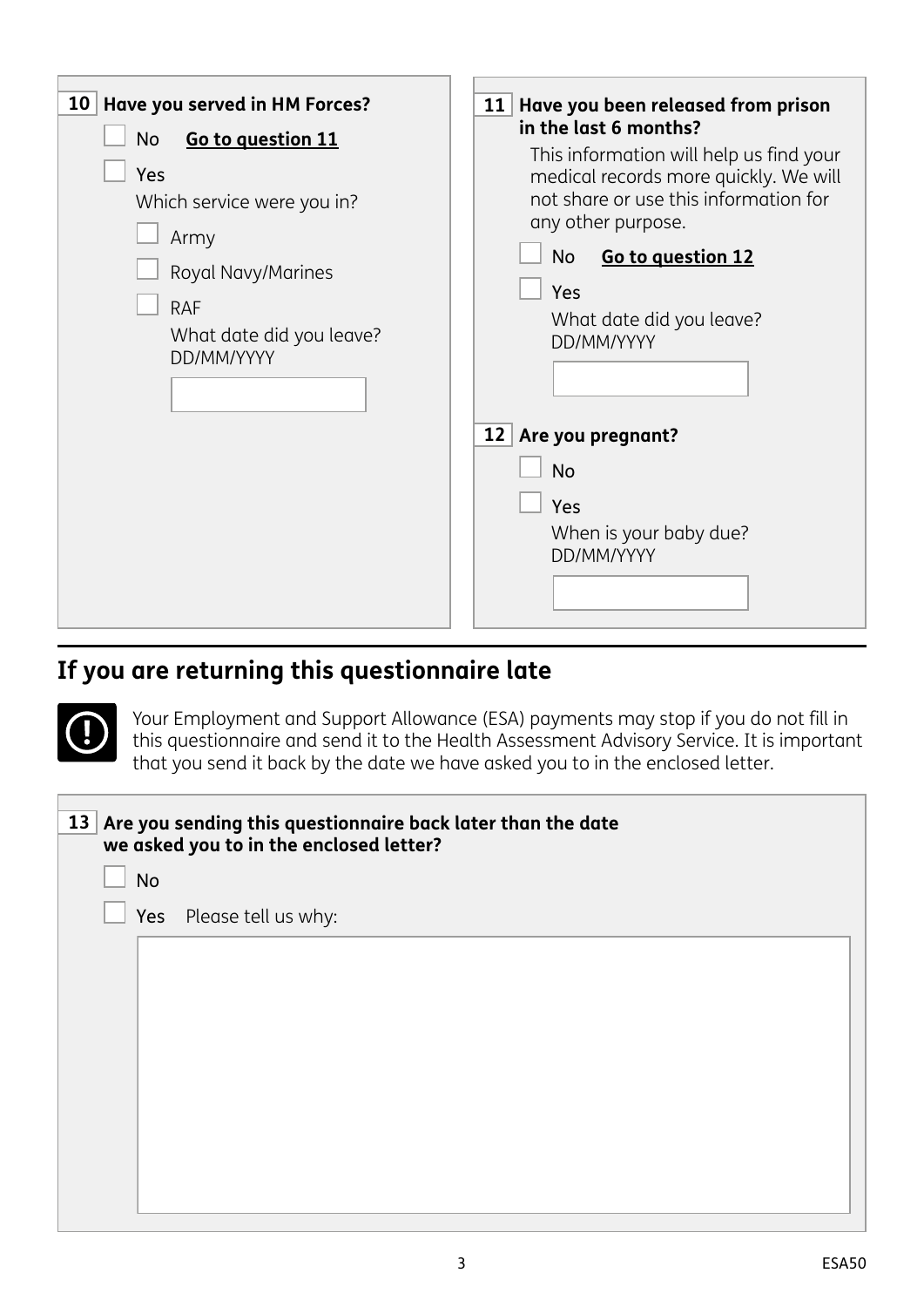# **About your General Practitioner (GP) or doctor's surgery**

Please tell us about your GP. If you do not know your GP's name, tell us the name of your doctor's surgery. Sometimes we will need to contact them to ask for medical or other information that tells us how your disability, illness or health condition affect your ability to do things on a daily basis. We do not always have to contact them, so it is important that you send all of your medical or other information back with this questionnaire. Only send us copies of medical or other information if you already have them. Do not ask or pay for new information or send us original documents. Please write your National Insurance Number on each piece of information you send to us.

| 14 What is your GP's name or the name<br>of your doctor's surgery? |                       |  |
|--------------------------------------------------------------------|-----------------------|--|
|                                                                    | 15 Their address      |  |
|                                                                    |                       |  |
|                                                                    |                       |  |
|                                                                    |                       |  |
|                                                                    | Postcode              |  |
|                                                                    | 16 Their phone number |  |
|                                                                    |                       |  |
|                                                                    |                       |  |

## **About other Healthcare Professionals, carers, friends or relatives who know the most about your disability, illness or health condition**

Please give us details of the Healthcare Professionals, carers, friends or relatives who know the most about your disability, illness or health condition. They should know what affect your disability, illness or health condition has on your ability to do things on a daily basis. We do not always contact them, so it is important you send all of your medical or other information back with this questionnaire. Only send us copies of medical or other information if you already have them. Do not ask or pay for new information or send us original documents. Please write your National Insurance Number on each piece of information you send to us.

For example:

- consultant or specialist doctor
- psychiatrist
- specialist nurse, such as community psychiatric nurse
- physiotherapist
- occupational therapist
- social worker
- support worker or personal assistant
- carer

| 17 Their name         |
|-----------------------|
|                       |
| 18 Their job title    |
|                       |
| 19 Their address      |
|                       |
|                       |
| Postcode              |
| 20 Their phone number |
|                       |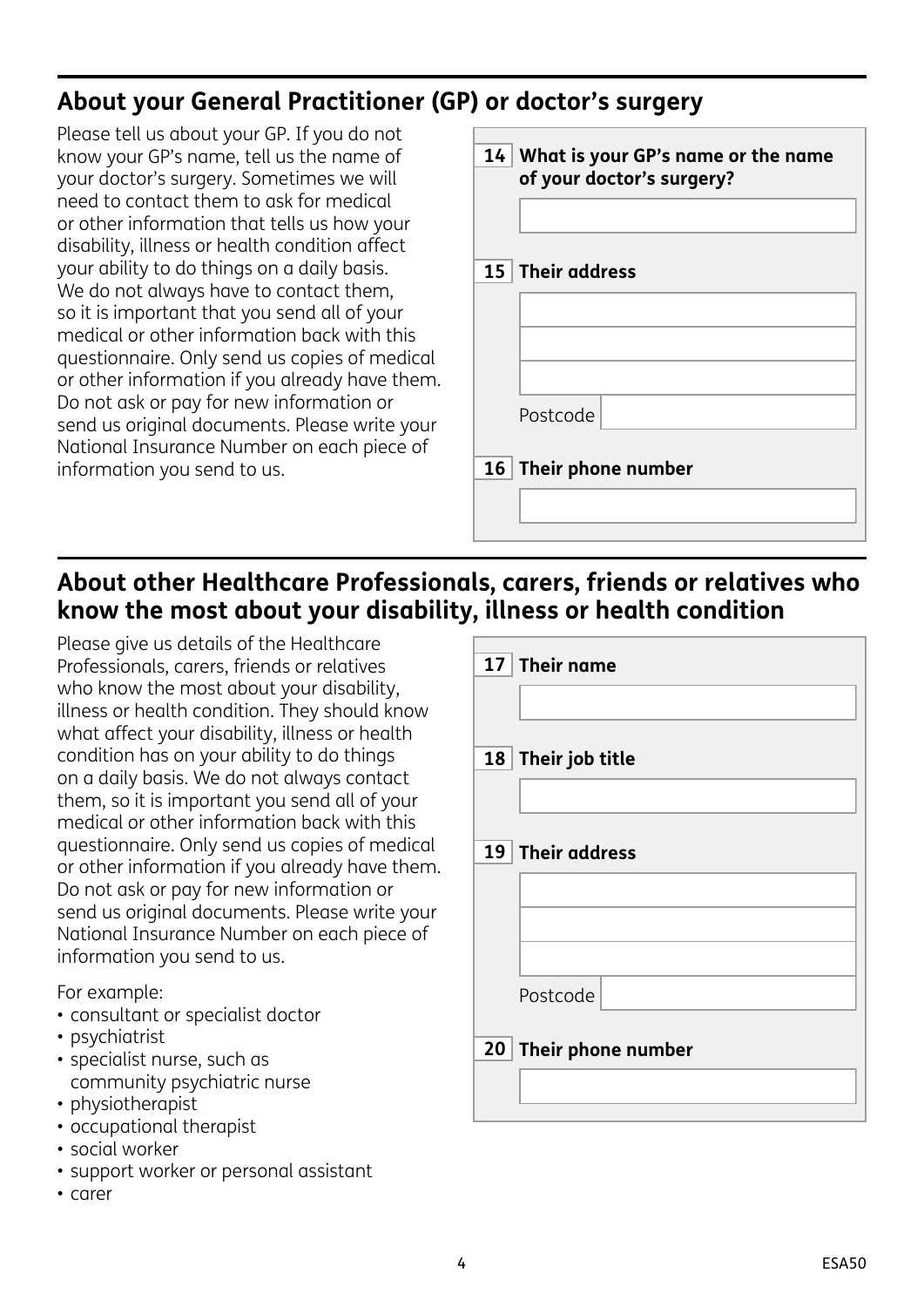## **About medical or other information you may already have**



#### **Things the Health Assessment Advisory Service would like to see, if you already have them –**

Reports, care or treatment plans about you from:

- GPs
- hospital doctors
- specialist nurses
- community psychiatric nurses
- occupational therapists
- physiotherapists
- social workers
- support workers
- learning disability support teams
- counsellors or carers.

Medical test results including:

- scans
- audiology
- the results of x-rays, but not the x-rays themselves.

Things like:

- your current prescription list
- your statement of special educational needs
- epilepsy seizure diary
- your certificate of visual impairment.

### Other information:

• Hospital Passports, this is a written record kept by people with learning disabilities to provide hospital staff with important information about them and their health when they are admitted to hospital

- a diary of your symptoms if your disability, illness or health condition varies from day to day
- long-stay hospital information including date of admission, length of stay and the hospital name and address.

Remember – only send us copies of medical or other information if you already have them. Do not ask or pay for new information or send us original documents. Please write your National Insurance Number on each piece of information you send to us.

#### **Things the Health Assessment Advisory Service do not need to see –**  $\times$

General information about your medical conditions that are not about you personally. Such as:

- photographs
- letters about other benefits
- fact sheets about your medication
- internet printouts
- statement of Fitness for Work, otherwise known as fit notes, medical certificates, doctor's statements or sick notes
- appointment letters.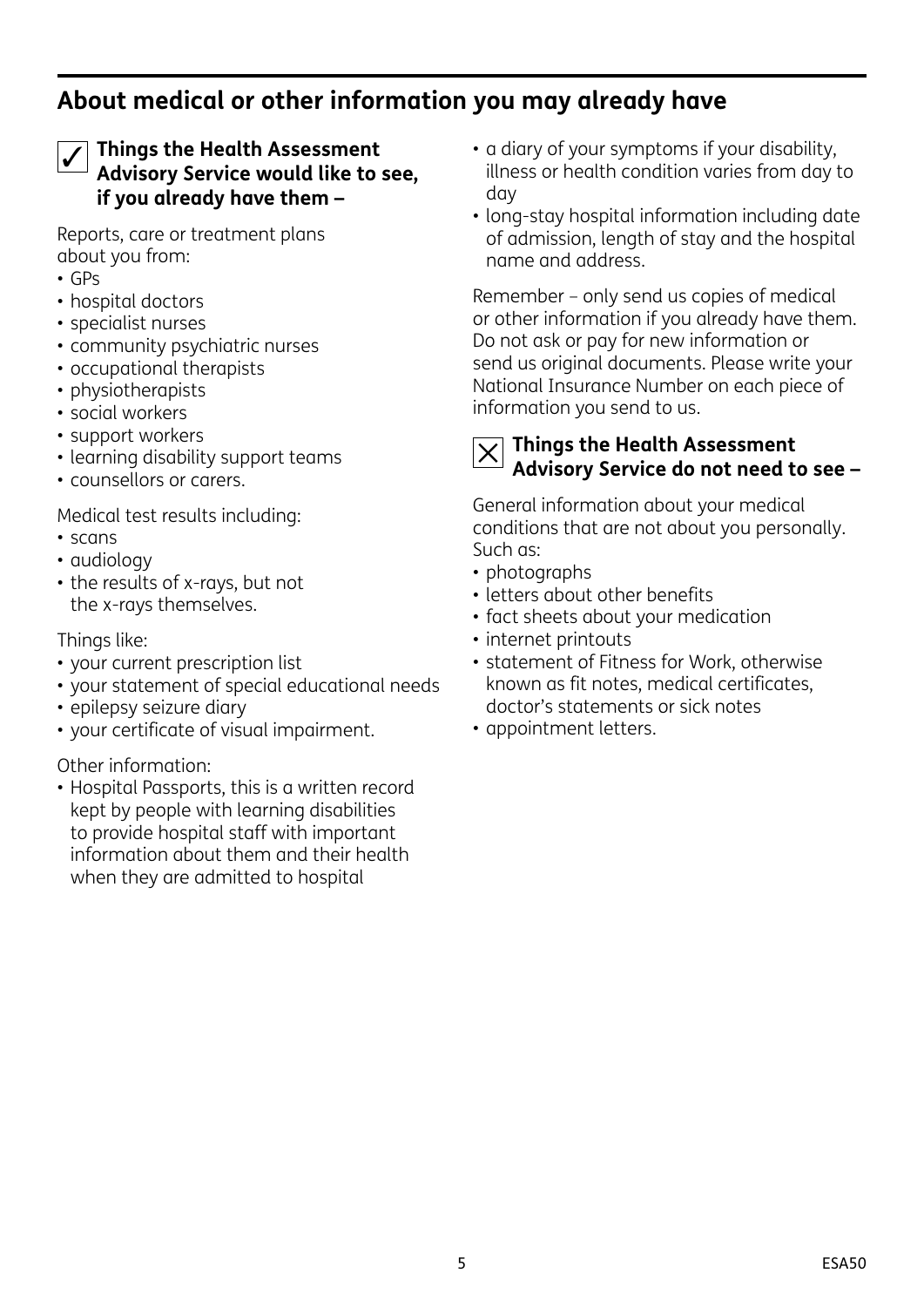## **Cancer treatment**



**IMPORTANT:** if your cancer treatment is affecting you and you have no other health conditions, you do not have to answer all the questions on this questionnaire.

<span id="page-5-0"></span>

| 21 Do you have cancer?                                                          | 23<br>Do you have other health problems,<br>as well as cancer and the problems                                                                                                                                                                                                                                                                                                        |  |                                       |                                                                                                           |
|---------------------------------------------------------------------------------|---------------------------------------------------------------------------------------------------------------------------------------------------------------------------------------------------------------------------------------------------------------------------------------------------------------------------------------------------------------------------------------|--|---------------------------------------|-----------------------------------------------------------------------------------------------------------|
| <b>No</b><br>Go to 'About your disabilities,<br>illnesses or health conditions' |                                                                                                                                                                                                                                                                                                                                                                                       |  | resulting from your cancer treatment? |                                                                                                           |
|                                                                                 | on <b>page 7</b>                                                                                                                                                                                                                                                                                                                                                                      |  | <b>No</b>                             | Please make sure page 27 has<br>been filled in and signed by                                              |
| Yes                                                                             | Go to question 22                                                                                                                                                                                                                                                                                                                                                                     |  |                                       | your Healthcare Professional                                                                              |
|                                                                                 | 22 Are you having, waiting for or<br>recovering from chemotherapy or<br>radiotherapy treatment for cancer?                                                                                                                                                                                                                                                                            |  |                                       | and you have signed page<br>25. You can then return<br>this questionnaire using the<br>enclosed envelope. |
| No                                                                              | Go to 'About your disabilities,<br>illnesses or health conditions'<br>on page 7                                                                                                                                                                                                                                                                                                       |  |                                       | Yes Please fill in the rest of this<br>questionnaire.                                                     |
| Yes                                                                             | Please make sure <b>page 27</b> is<br>filled in and signed by your<br>Healthcare Professional. This<br>may include a GP, hospital<br>doctor or clinical nurse who<br>is aware of your cancer<br>treatment. When your<br>Healthcare Professional has<br>signed <b>page 28</b> and you have<br>signed page 25 you can then<br>return this questionnaire using<br>the enclosed envelope. |  |                                       |                                                                                                           |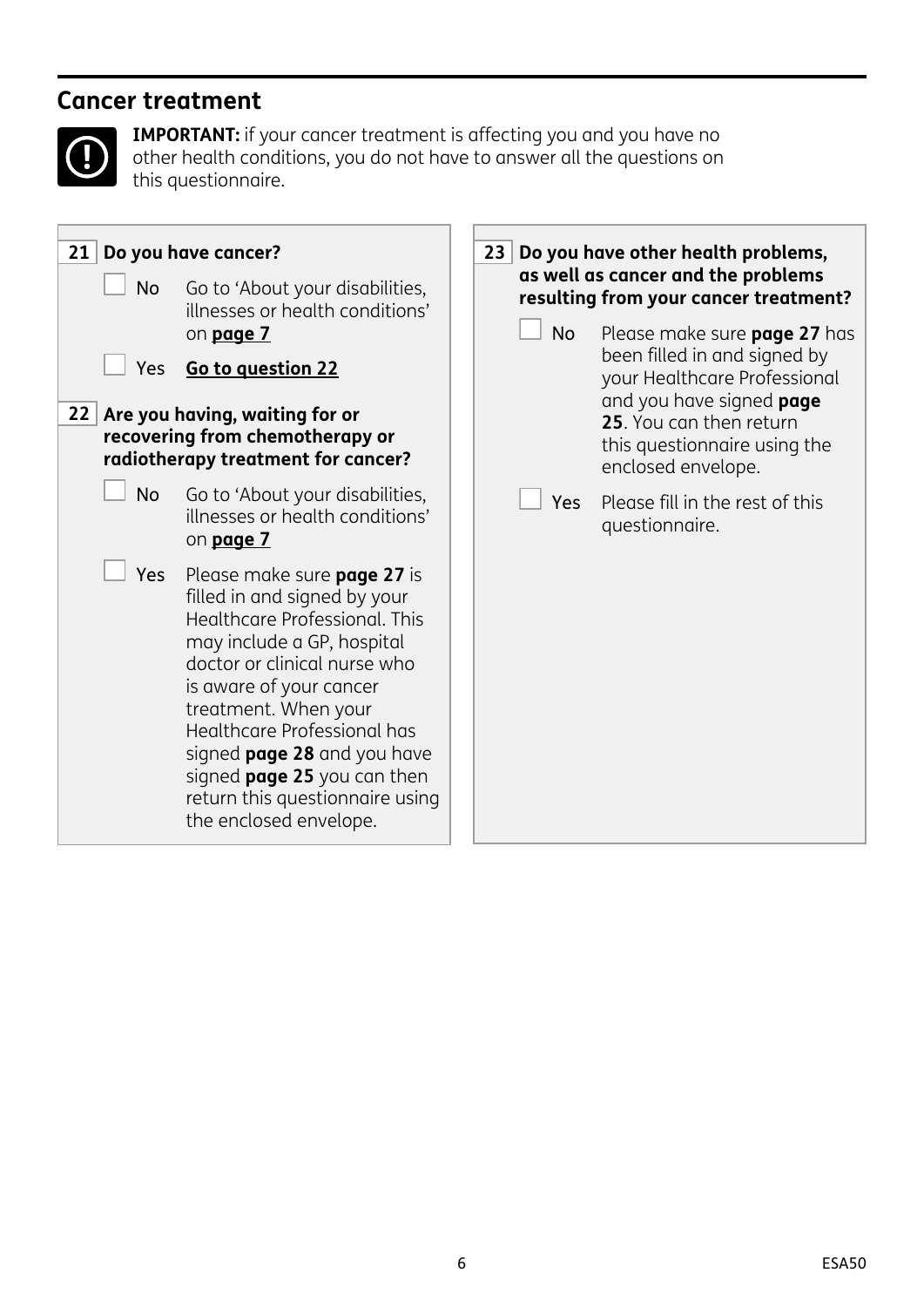# <span id="page-6-0"></span>**About your disabilities, illnesses or health conditions**

We will ask you specific questions about how your disability, illness or health condition affect your ability to do things on a daily basis in the rest of this questionnaire.

## **24 What are your disabilities, illnesses or health conditions?**

Tell us how they affect you, when they started and if you think any of your conditions are linked to drugs or alcohol.

Also tell us about any aids you use, such as a wheelchair or hearing aid and anything else you think we should know about your disabilities, illnesses or health conditions.

If you need more space, please use **page 24** or a separate sheet of paper with your National Insurance Number written on it.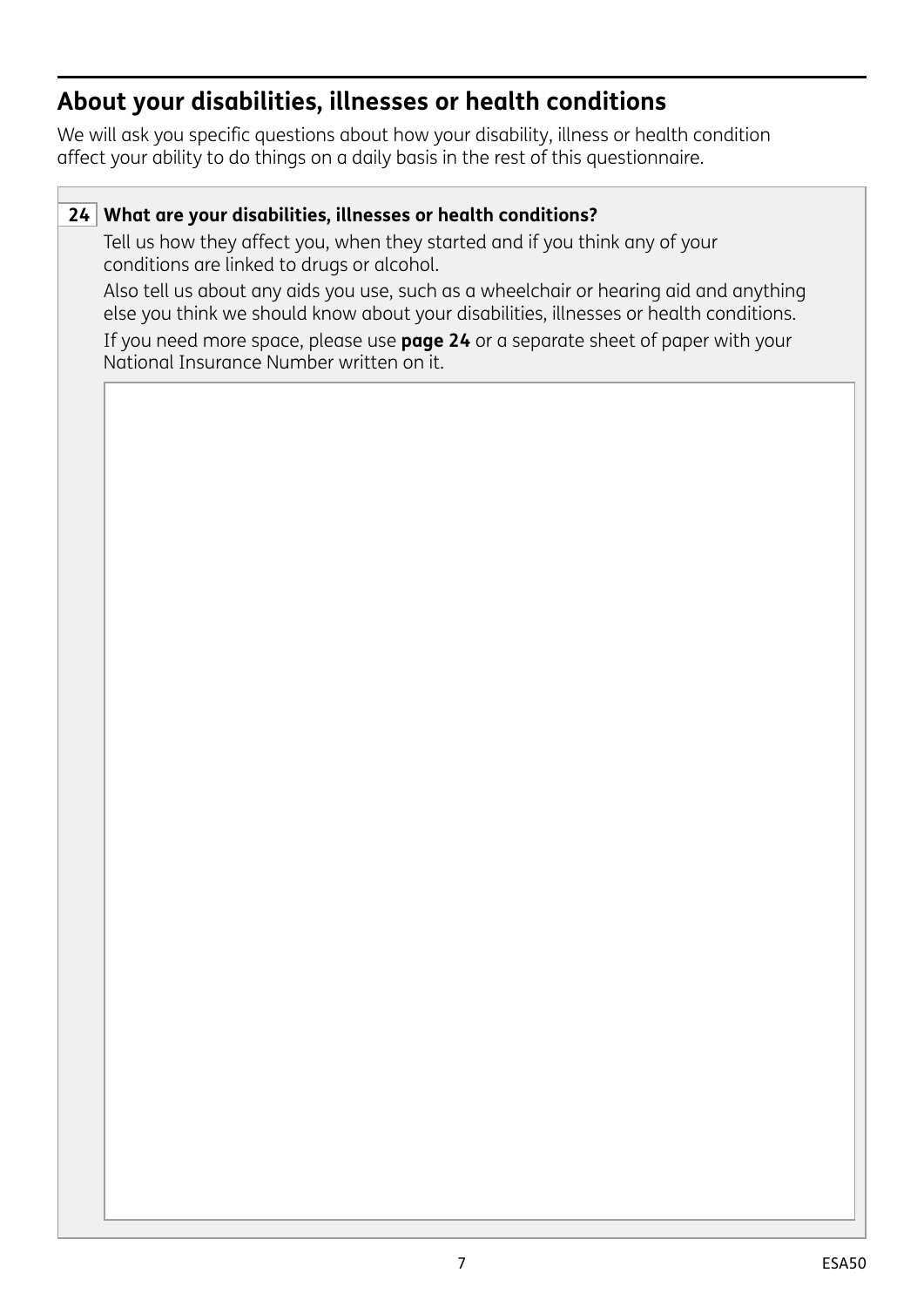### **25 What tablets, liquids, inhalers or other medication are you taking and are there any side effects?**

You can find a list of your medications on your latest prescription. If you need more space, please use **page 24** or a separate sheet of paper with your National Insurance Number written on it.

## **Hospital, clinic or special treatment like dialysis or rehabilitation treatment**

Use this section to tell us about any:

- hospital or clinic treatment you are having
- hospital or clinic treatment you expect to have in the near future
- special treatment you are having such as dialysis or rehabilitation treatment.

Please also tell us about any special treatment you have which you may not go to a hospital or clinic for.

# **26 What hospital, clinic or special treatments are you getting?** For example, the treatment you are having, where you get it and how often. If you are expecting to have treatment in the near future, tell us what the treatment will be and the date it is due to start. If you need more space, please use **page 24** or a separate sheet of paper with your National Insurance Number written on it.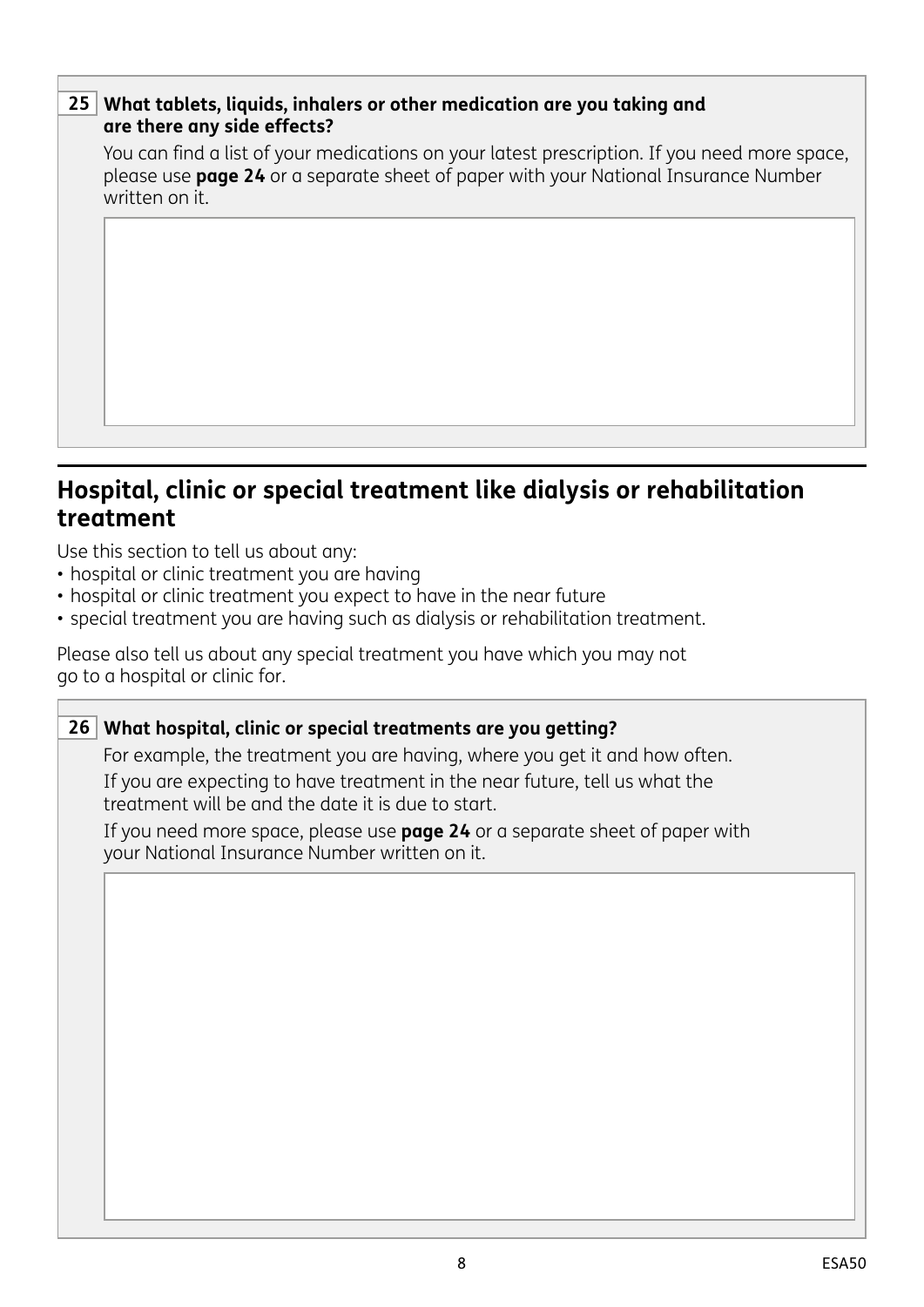

## <span id="page-8-0"></span>**How your conditions affect you**

**Part 1** is about physical health problems.

- **Part 2** is about mental health, cognitive and intellectual problems. By cognitive we mean problems you may have with thinking, learning, understanding or remembering things.
- **Part 3** is about eating and drinking.

## **Part 1: Physical functions**

**Only answer Yes to the following questions, if you can do the activity safely, to an acceptable standard, as often as you need to and in a reasonable length of time.**

### **1. Moving around and using steps**

By moving we mean including the use of aids you usually use such as a manual wheelchair, crutches or a walking stick but without the help of another person.

**29 Please tick this box if you can move around and use steps without difficulty.**

#### **[Go to question 34](#page-10-0)**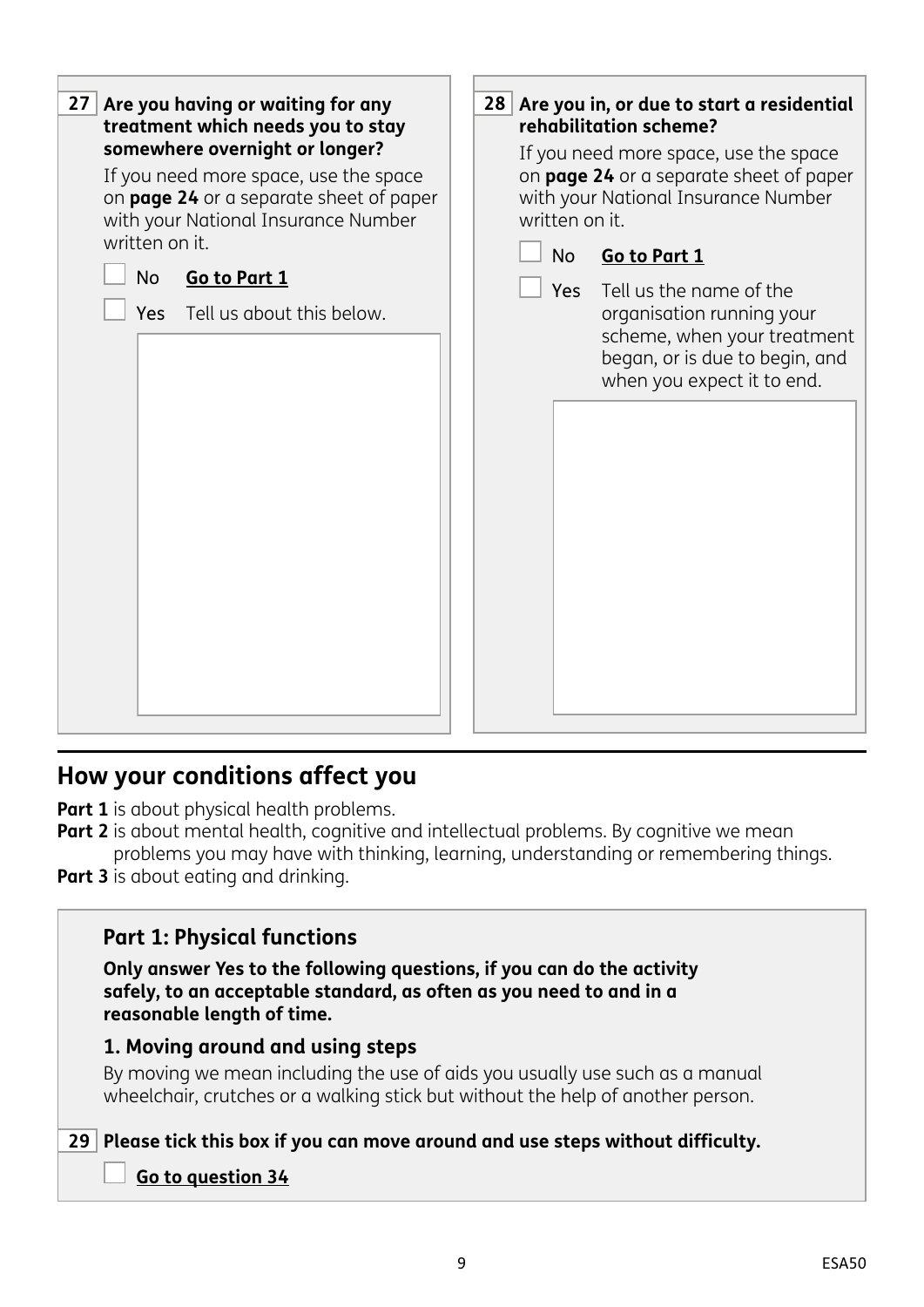| 30 <br>How far can you move safely and<br>repeatedly on level ground without<br>needing to stop?<br>For example, because of tiredness, pain,<br>breathlessness or lack of balance.<br>50 metres - this is about the<br>length of 5 double-decker buses,<br>or twice the length of an average<br>public swimming pool<br>100 metres - this is about the<br>length of a football pitch<br>200 metres or more<br>It varies<br>31 Tell us how far you can move and why<br>you might have to stop.<br>If you usually use a walking stick,<br>crutches, a wheelchair or anything<br>else to help you, tell us how it affects<br>the way you move around. | 32 Can you go up or down 2 steps<br>without help from another person,<br>if there is a rail to hold on to?<br><b>No</b><br>Yes Go to question 34<br>It varies<br>33 If you have answered No or It varies,<br>tell us more about using steps. |
|----------------------------------------------------------------------------------------------------------------------------------------------------------------------------------------------------------------------------------------------------------------------------------------------------------------------------------------------------------------------------------------------------------------------------------------------------------------------------------------------------------------------------------------------------------------------------------------------------------------------------------------------------|----------------------------------------------------------------------------------------------------------------------------------------------------------------------------------------------------------------------------------------------|
|                                                                                                                                                                                                                                                                                                                                                                                                                                                                                                                                                                                                                                                    |                                                                                                                                                                                                                                              |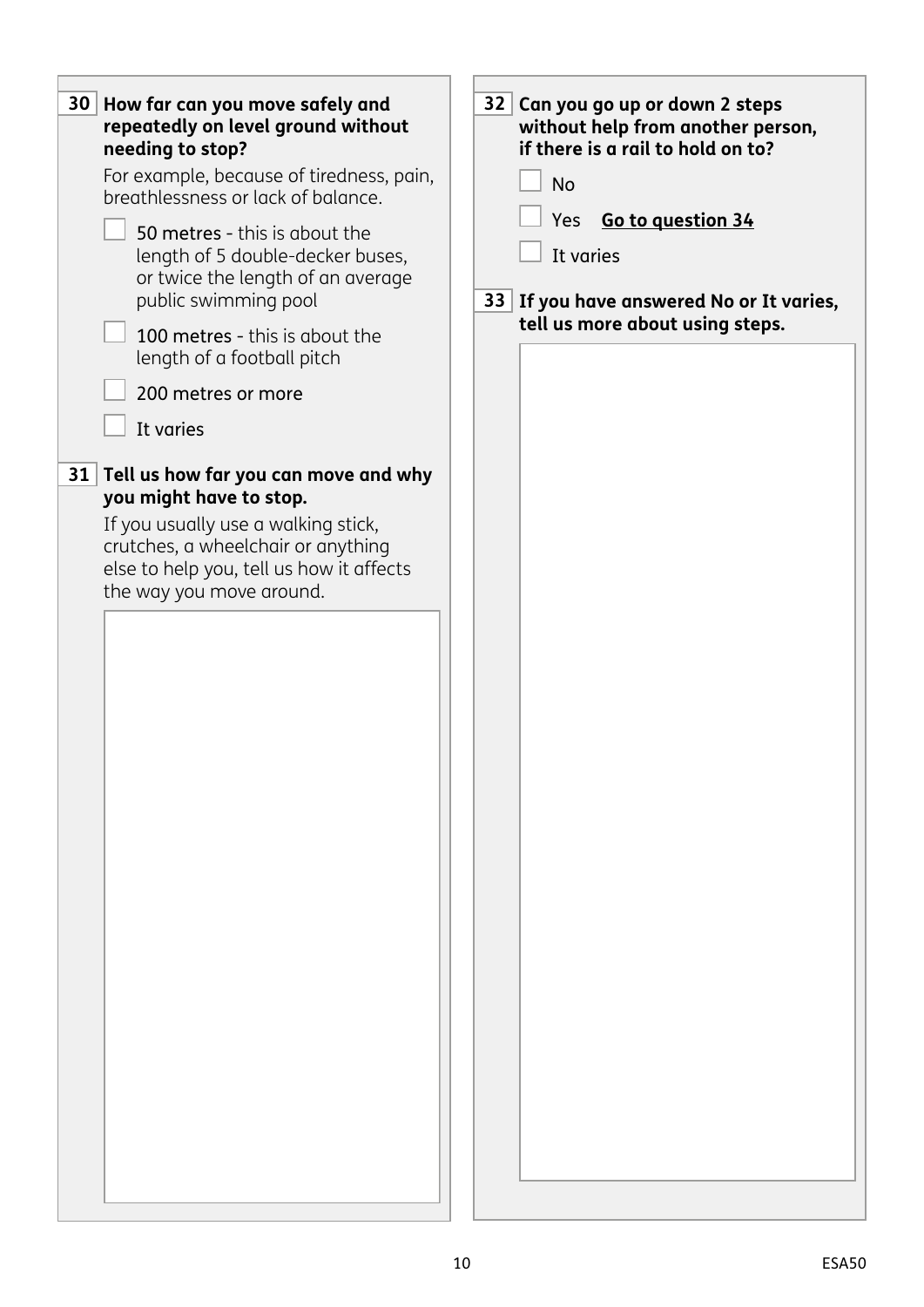<span id="page-10-1"></span><span id="page-10-0"></span>

| 2. Standing and sitting                                                                                                                                                                                                                                                                                                                                                                                                              | 3. Reaching                                                                                                                                                                                                                                                                                       |
|--------------------------------------------------------------------------------------------------------------------------------------------------------------------------------------------------------------------------------------------------------------------------------------------------------------------------------------------------------------------------------------------------------------------------------------|---------------------------------------------------------------------------------------------------------------------------------------------------------------------------------------------------------------------------------------------------------------------------------------------------|
| 34<br>Please tick this box if you can stand<br>and sit without difficulty.                                                                                                                                                                                                                                                                                                                                                           | 38 Please tick this box if you can reach<br>up with either of your arms without                                                                                                                                                                                                                   |
| Go to question 38                                                                                                                                                                                                                                                                                                                                                                                                                    | difficulty.                                                                                                                                                                                                                                                                                       |
| 35 <sub>1</sub><br>Can you move from one seat to<br>another right next to it without help<br>from someone else?<br><b>No</b><br>Yes<br>It varies<br>36 While you are standing or sitting (or a<br>combination of the two) how long can<br>you stay in one place and be pain free<br>without the help of another person?<br>This does not mean standing or sitting<br>completely still. It includes being able<br>to change position. | Go to question 42<br>Can you lift at least one of your arms<br>39 <sup>°</sup><br>high enough to put something in the<br>top pocket of a coat or jacket while<br>you are wearing it?<br><b>No</b><br>Yes<br>It varies<br>40 Can you lift one of your arms above<br>your head?<br><b>No</b><br>Yes |
| Less than 30 minutes<br>30 minutes to 1 hour                                                                                                                                                                                                                                                                                                                                                                                         | It varies                                                                                                                                                                                                                                                                                         |
| More than 1 hour<br>It varies                                                                                                                                                                                                                                                                                                                                                                                                        | 41 If you have answered No or It varies,<br>tell us why you might not be able to<br>reach up and if this affects both arms.                                                                                                                                                                       |
| 37 If you have problems with standing<br>and sitting, tell us more about it. Tell<br>us why this might be difficult for you<br>and how this affects your typical day.<br>Please include how long you can sit<br>for, how long you can stand for and<br>what might make sitting and standing<br>difficult for you.                                                                                                                    |                                                                                                                                                                                                                                                                                                   |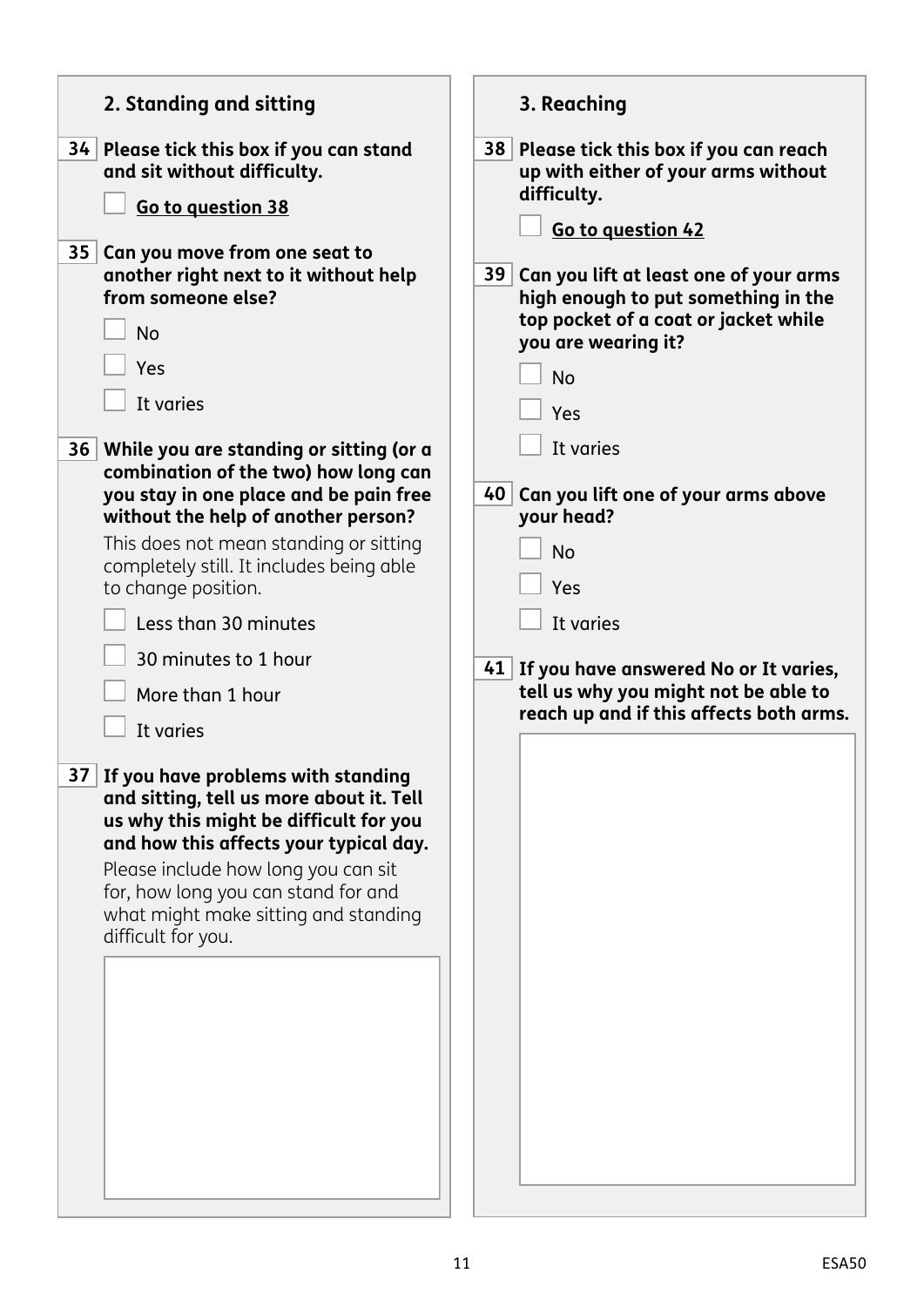<span id="page-11-1"></span><span id="page-11-0"></span>

| 4. Picking up and moving things<br>- using your upper body and<br>either arm<br>42 Please tick this box if you can pick<br>things up and move them without<br>difficulty.<br>Go to question 47<br>43 Can you pick up and move a half-litre<br>(1 pint) carton full of liquid using your<br>upper body and either arm?<br><b>No</b><br>Yes<br>It varies                            | 5. Manual dexterity (using<br>your hands)<br>47 Please tick this box if you can use<br>your hands without any difficulty.<br>Go to question 50<br>48 Can you use either hand to press a<br>button (such as a telephone keypad),<br>turn the pages of a book, pick up a<br>£1 coin, use a pen or pencil or use a<br>suitable keyboard or mouse?<br>Some of these things<br>None of these things<br>It varies |
|-----------------------------------------------------------------------------------------------------------------------------------------------------------------------------------------------------------------------------------------------------------------------------------------------------------------------------------------------------------------------------------|-------------------------------------------------------------------------------------------------------------------------------------------------------------------------------------------------------------------------------------------------------------------------------------------------------------------------------------------------------------------------------------------------------------|
| 44 Can you pick up and move a litre<br>(2 pint) carton full of liquid using<br>your upper body and either arm?<br><b>No</b><br>Yes<br>It varies<br>45 Can you pick up and move a large, light<br>object like an empty cardboard box?<br>For example, from one surface to<br>another at waist height.<br><b>No</b><br>Yes<br>It varies<br>46 If you have answered No or It varies, | 49 If you have answered Some of these<br>things or It varies, tell us more about<br>picking things up and moving them<br>and why you might not be able to<br>pick things up.<br>Tell us which of these things you have<br>problems with and why. If it varies, tell<br>us how.                                                                                                                              |
| tell us more about picking things up<br>and moving them and why you might<br>not be able to pick things up.                                                                                                                                                                                                                                                                       |                                                                                                                                                                                                                                                                                                                                                                                                             |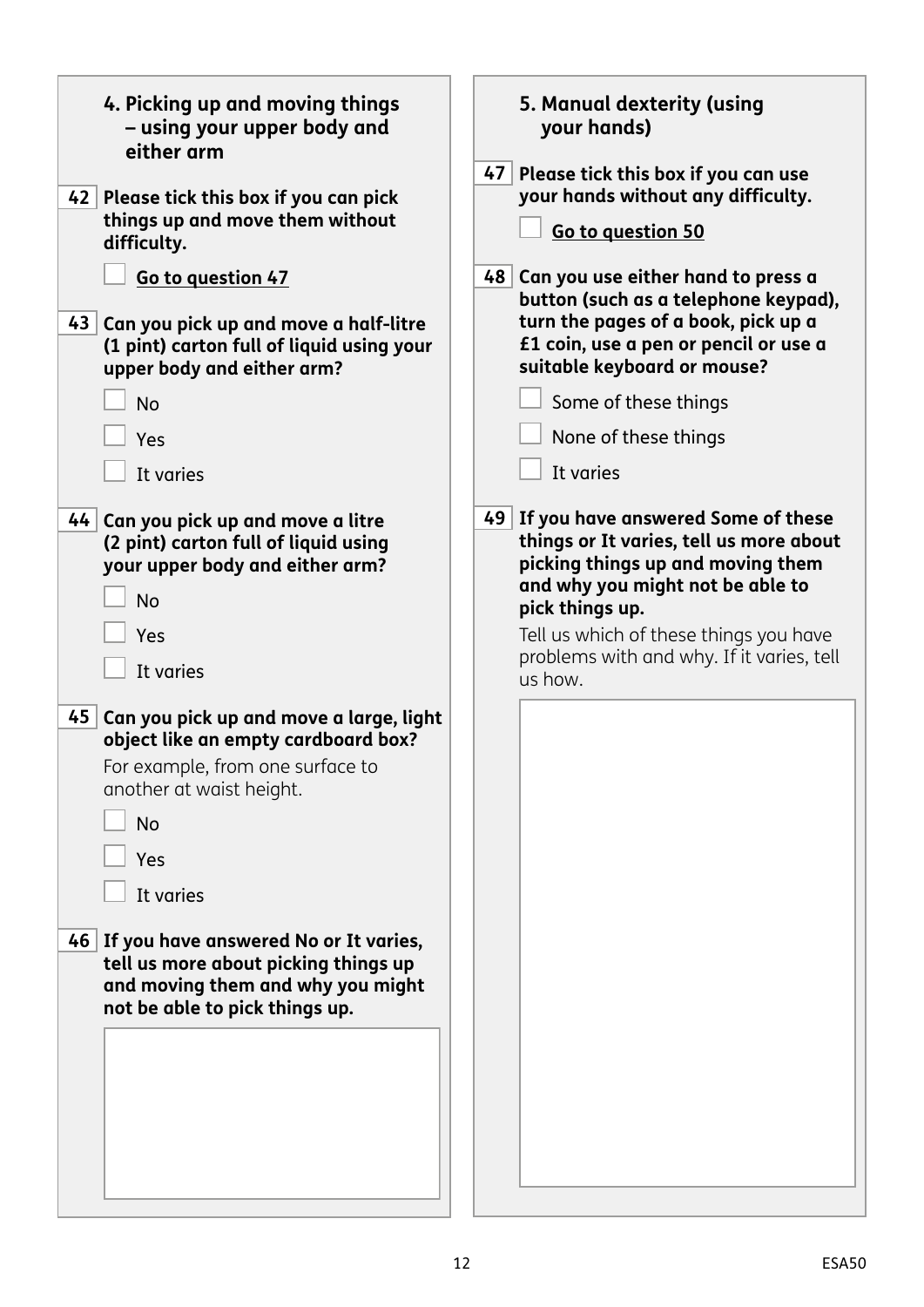<span id="page-12-1"></span><span id="page-12-0"></span>

| 6. Communicating - speaking,                                                                                                                                                                                  | 7. Communicating - hearing                                                                                                                                                                                                                                                                                |
|---------------------------------------------------------------------------------------------------------------------------------------------------------------------------------------------------------------|-----------------------------------------------------------------------------------------------------------------------------------------------------------------------------------------------------------------------------------------------------------------------------------------------------------|
| writing and typing                                                                                                                                                                                            | and reading                                                                                                                                                                                                                                                                                               |
| By communicating, we do not mean                                                                                                                                                                              | This section asks about your ability to                                                                                                                                                                                                                                                                   |
| communicating in another language.                                                                                                                                                                            | hear other people and read printed                                                                                                                                                                                                                                                                        |
| This section asks about how you can                                                                                                                                                                           | information.                                                                                                                                                                                                                                                                                              |
| communicate with other people.                                                                                                                                                                                | 53 Please tick this box if you can                                                                                                                                                                                                                                                                        |
| 50 Please tick this box if you can                                                                                                                                                                            | understand other people without                                                                                                                                                                                                                                                                           |
| communicate with other people                                                                                                                                                                                 | any difficulty.                                                                                                                                                                                                                                                                                           |
| without any difficulty.                                                                                                                                                                                       | Go to question 57                                                                                                                                                                                                                                                                                         |
| Go to question 53                                                                                                                                                                                             | 54                                                                                                                                                                                                                                                                                                        |
| 51                                                                                                                                                                                                            | Can you understand simple                                                                                                                                                                                                                                                                                 |
| Can you communicate a simple                                                                                                                                                                                  | messages from other people by                                                                                                                                                                                                                                                                             |
| message to other people such as the                                                                                                                                                                           | hearing or lip reading without the                                                                                                                                                                                                                                                                        |
| presence of something dangerous?                                                                                                                                                                              | help of another person?                                                                                                                                                                                                                                                                                   |
| This can be by speaking, writing, typing                                                                                                                                                                      | A simple message means things like                                                                                                                                                                                                                                                                        |
| or any other means, but without the                                                                                                                                                                           | someone telling you the location of a                                                                                                                                                                                                                                                                     |
| help of another person.                                                                                                                                                                                       | fire escape.                                                                                                                                                                                                                                                                                              |
| <b>No</b>                                                                                                                                                                                                     | <b>No</b>                                                                                                                                                                                                                                                                                                 |
| Yes                                                                                                                                                                                                           | Yes                                                                                                                                                                                                                                                                                                       |
| It varies                                                                                                                                                                                                     | It varies                                                                                                                                                                                                                                                                                                 |
| 52 If you have answered No or It varies,<br>tell us how you communicate and<br>why you might not be able to<br>communicate with other people.<br>For example, difficulties with<br>speech, writing or typing. | 55 Can you understand simple messages<br>from other people by reading large<br>size print or using braille?<br><b>No</b><br>$\Box$ Yes<br>It varies<br>56 If you have answered No or It varies,<br>tell us more about if you need to<br>communicate in another way or<br>use aids, such as a hearing aid. |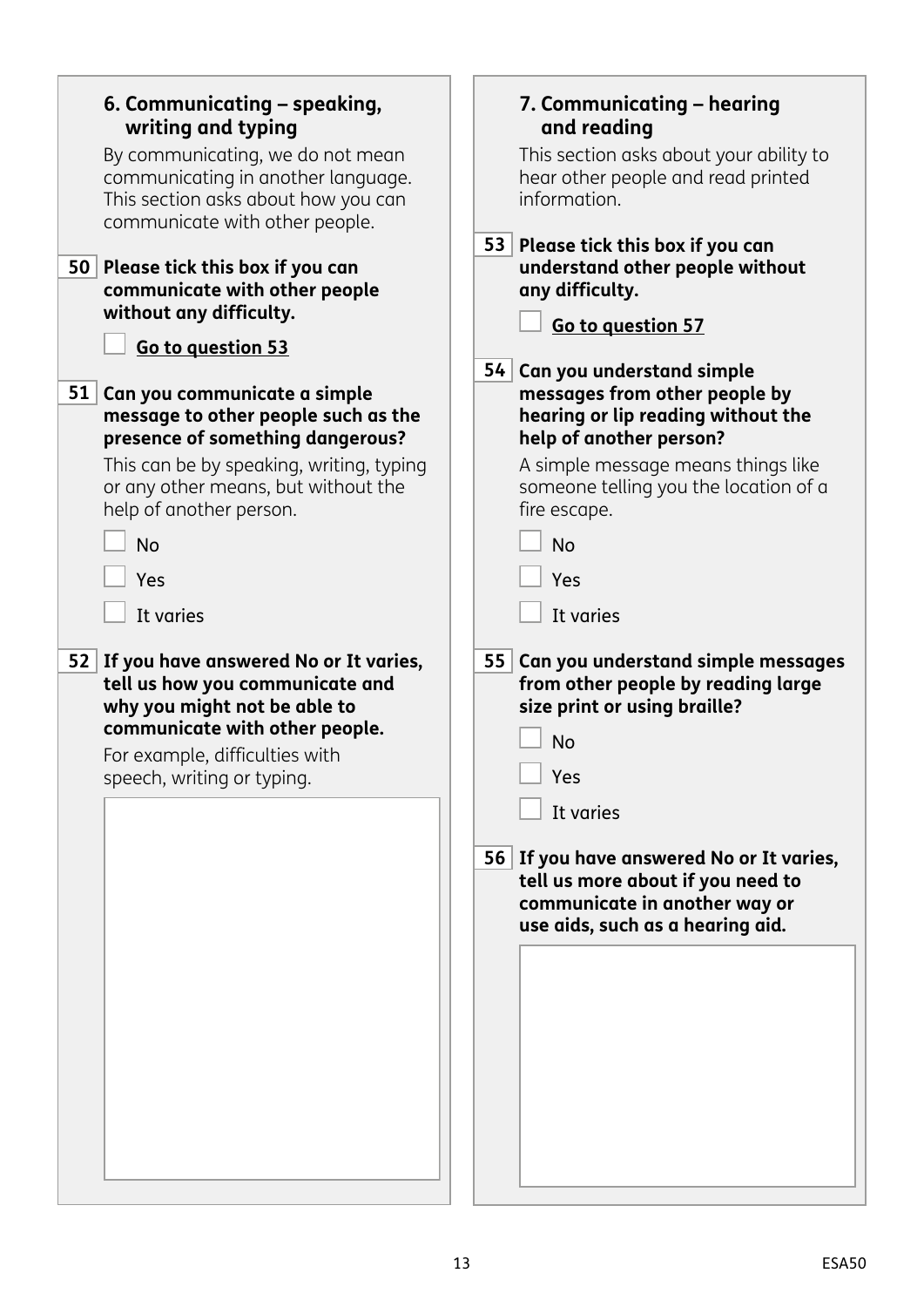<span id="page-13-1"></span><span id="page-13-0"></span>

| 8. Getting around safely<br>This section asks about problems with<br>your vision. If you normally use glasses<br>or contact lenses, a guide dog or any<br>other aid, tell us how you manage when<br>you are using them. Please also tell us<br>how well you see in daylight or bright<br>electric light. | 9. Controlling your bowels<br>and bladder and using a<br>collecting device<br>61 Please tick this box if you can control<br>your bowels and bladder without<br>any difficulty.<br>Go to question 64                                                                                                                                                                              |
|----------------------------------------------------------------------------------------------------------------------------------------------------------------------------------------------------------------------------------------------------------------------------------------------------------|----------------------------------------------------------------------------------------------------------------------------------------------------------------------------------------------------------------------------------------------------------------------------------------------------------------------------------------------------------------------------------|
| 57 Please tick this box if you can get<br>around safely on your own.<br>Go to question 61<br>58 Can you see to cross the road<br>safely on your own?<br><b>No</b>                                                                                                                                        | 62 <br>Do you have to wash or change<br>your clothes because of difficulty<br>controlling your bladder, bowels<br>or collecting device?<br>Collecting devices include stoma<br>bags and catheters.<br><b>No</b>                                                                                                                                                                  |
| Yes<br>It varies                                                                                                                                                                                                                                                                                         | Yes - weekly<br>Yes - monthly<br>Yes - less than a month                                                                                                                                                                                                                                                                                                                         |
| 59 Can you safely get around a place<br>that you have not been to before<br>without help?<br><b>No</b><br>Yes<br>It varies<br>60 If you have answered No or It varies,<br>tell us about your eyesight and any<br>problems you have finding your way<br>around safely.                                    | Yes - but only if I cannot<br>reach a toilet quickly<br>63 Tell us about controlling your bowels<br>and bladder or managing your<br>collecting device and if you experience<br>problems if you cannot reach a toilet<br>quickly. Tell us how often you need to<br>wash or change your clothes because<br>of difficulty controlling your bladder,<br>bowels or collecting device. |
|                                                                                                                                                                                                                                                                                                          |                                                                                                                                                                                                                                                                                                                                                                                  |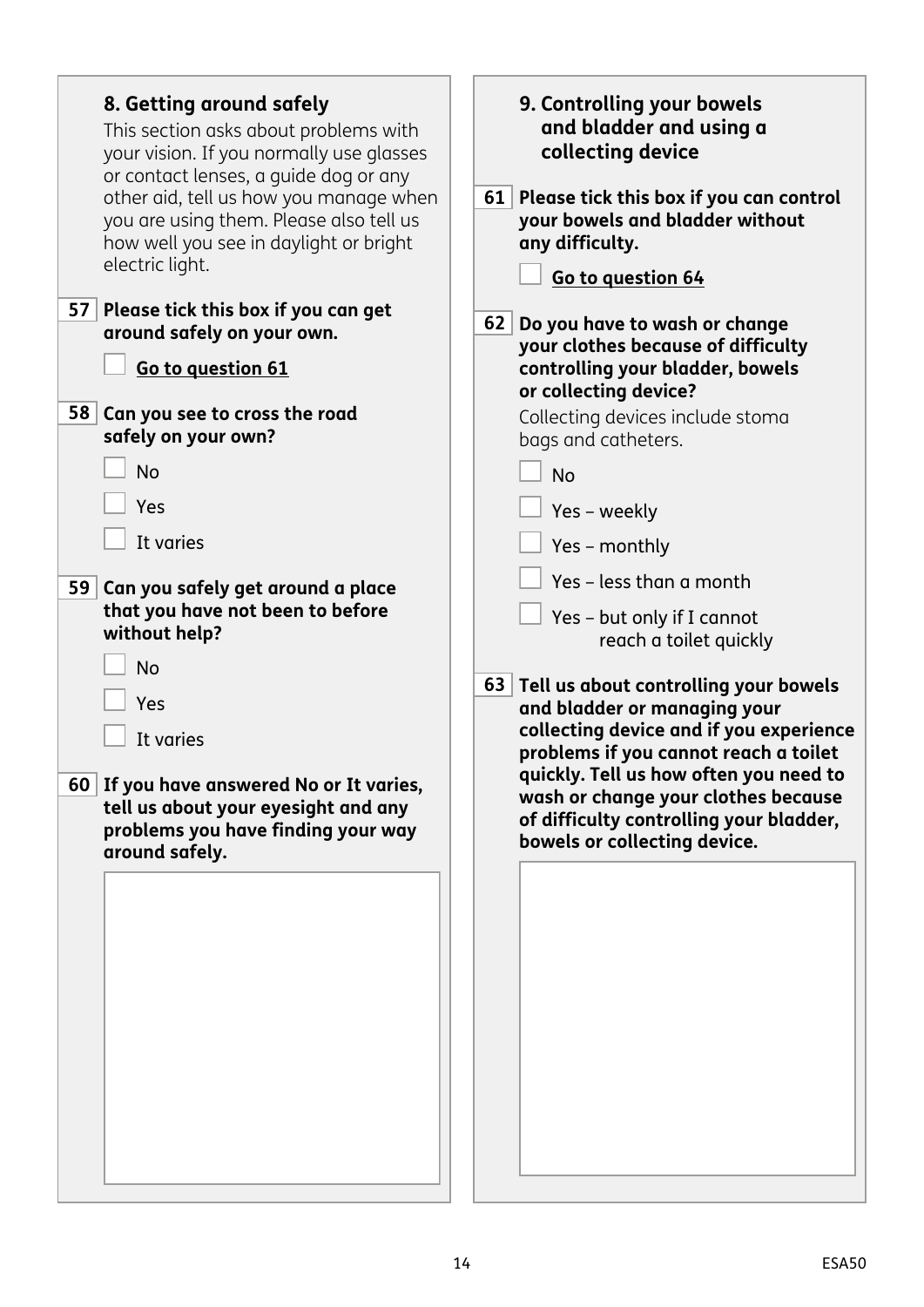<span id="page-14-0"></span>

| 10. Staying conscious when awake<br>By staying conscious we do not mean<br>falling asleep just because you are tired.<br>64 Please tick this box if you do not<br>have any problems staying<br>conscious while awake.<br>Go to Part 2              | 66 Tell us more about your fainting, fits<br>or blackouts. |
|----------------------------------------------------------------------------------------------------------------------------------------------------------------------------------------------------------------------------------------------------|------------------------------------------------------------|
| 65<br>While you are awake, how often do<br>you faint or have fits or blackouts?<br>This includes epileptic seizures such as<br>fits, partial or focal seizures, absences<br>and diabetic hypos.<br>Daily<br>Weekly<br>Monthly<br>Less than monthly |                                                            |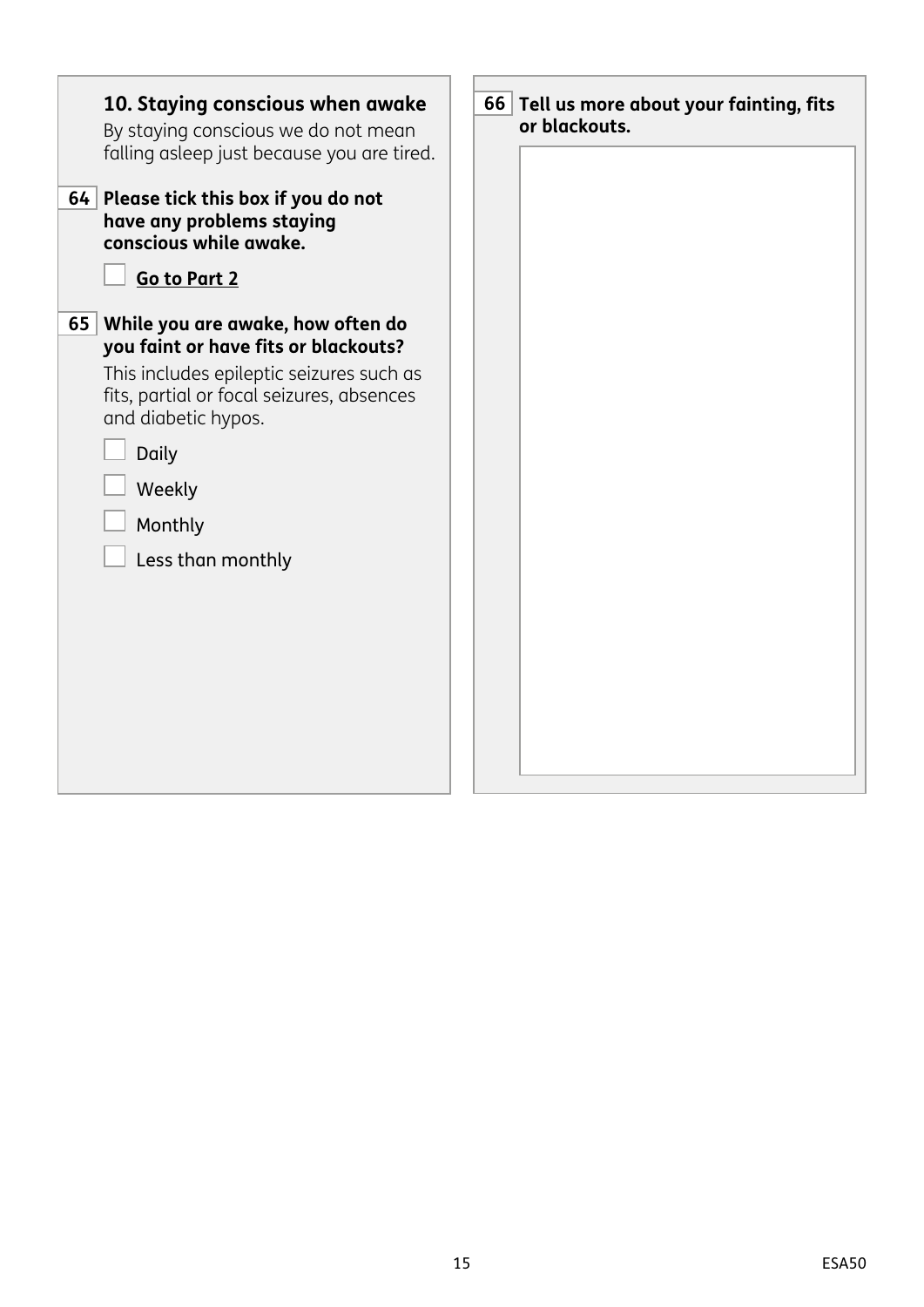## <span id="page-15-0"></span>**Part 2: Mental, cognitive and intellectual capabilities**

In this part we ask how your mental health, cognitive or intellectual problems affect how you can do things on a daily basis. By this we mean problems you may have from mental illnesses like schizophrenia, depression and anxiety, or conditions like autism, learning difficulties, the effects of head injuries and brain or neurological conditions.

If you have difficulties filling in this section, you can ask a friend, relative, carer or support worker to help you.

You can call Jobcentre Plus on **0800 169 0310** who will talk you through the questions over the phone. For online help, visit **[www.chdauk.co.uk](http://www.chdauk.co.uk)**

If you would like any additional information to be considered, for example from your doctor, community psychiatric nurse, occupational therapist, counsellor, psychotherapist, cognitive therapist, social worker, support worker or carer please send it with this form. This includes information that tells us how your disability, illness or health condition affects your ability to do things on a daily basis and information about how this affects you when you are most unwell.

Only send us copies of medical or other information if you already have them. Do not ask or pay for new information or send us original documents. Please write your National Insurance Number on each piece of information you send to us.

**Only answer Yes to the following questions, if you can do the activity safely, to an acceptable standard, as often as you need to and in a reasonable length of time.**

| 11. Learning how to do tasks<br>67 Please tick this box if you can learn to<br>do everyday tasks without difficulty. | 70 If you have answered No or It varies,<br>tell us about any difficulties you<br>have learning to do tasks and why<br>you find it difficult.         |
|----------------------------------------------------------------------------------------------------------------------|-------------------------------------------------------------------------------------------------------------------------------------------------------|
| Go to question 71<br>68 <br>Can you learn how to do an everyday<br>task such as setting an alarm clock?              | If you need more space you can use<br>the box on <b>page 21</b> or a separate sheet<br>of paper with your National Insurance<br>Number written on it. |
| <b>No</b><br>Yes<br>It varies                                                                                        |                                                                                                                                                       |
| 69<br>Can you learn how to do a more<br>complicated task such as using a<br>washing machine?                         |                                                                                                                                                       |
| <b>No</b><br>Yes                                                                                                     |                                                                                                                                                       |
| It varies                                                                                                            |                                                                                                                                                       |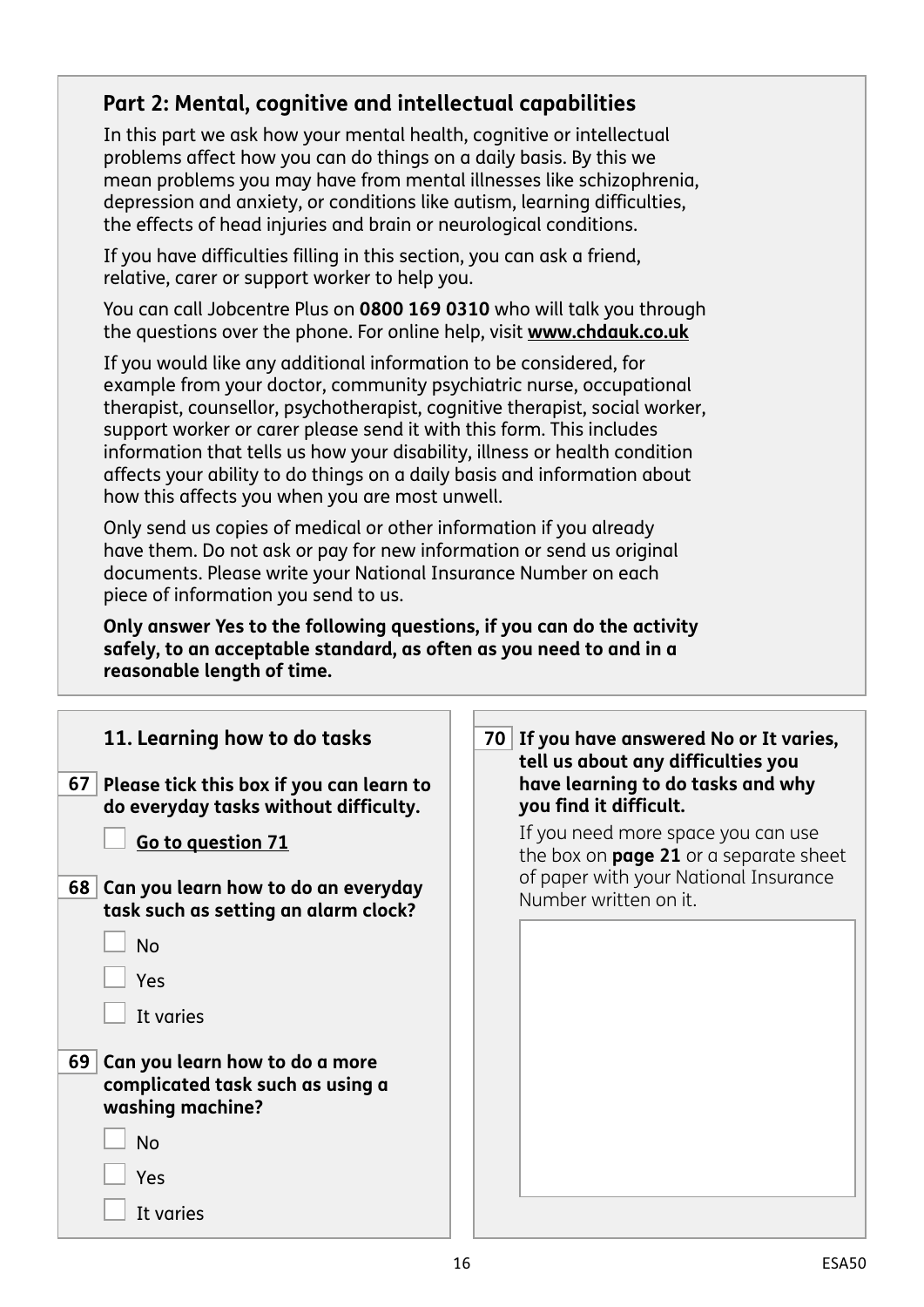<span id="page-16-1"></span><span id="page-16-0"></span>

| 12. Awareness of hazards or danger                                                                                                            | 13. Starting and finishing tasks                                                                                                                                                                                                                                                                                                                                |
|-----------------------------------------------------------------------------------------------------------------------------------------------|-----------------------------------------------------------------------------------------------------------------------------------------------------------------------------------------------------------------------------------------------------------------------------------------------------------------------------------------------------------------|
| 71 Please tick this box if you can stay safe                                                                                                  | This is about whether you can manage                                                                                                                                                                                                                                                                                                                            |
| when doing everyday tasks such as                                                                                                             | to start and complete daily routines                                                                                                                                                                                                                                                                                                                            |
| boiling water or using sharp objects.                                                                                                         | and tasks like cooking a meal or                                                                                                                                                                                                                                                                                                                                |
| Go to question 74                                                                                                                             | going shopping.                                                                                                                                                                                                                                                                                                                                                 |
| 72                                                                                                                                            | 74 Please tick this box if you can manage                                                                                                                                                                                                                                                                                                                       |
| Do you need someone to stay with you                                                                                                          | to do daily tasks without difficulty.                                                                                                                                                                                                                                                                                                                           |
| most of the time for you to stay safe?                                                                                                        | Go to question 77                                                                                                                                                                                                                                                                                                                                               |
| <b>No</b>                                                                                                                                     | 75 Can you manage to plan, start                                                                                                                                                                                                                                                                                                                                |
| Yes                                                                                                                                           | and finish daily tasks?                                                                                                                                                                                                                                                                                                                                         |
| It varies                                                                                                                                     | <b>Never</b>                                                                                                                                                                                                                                                                                                                                                    |
| 73 If you have answered No or It varies,<br>tell us about how you cope with<br>danger and what problems you<br>have with doing things safely. | Sometimes<br>It varies<br>76 Tell us about what difficulties you<br>have doing your daily routines.<br>For example, remembering to do things,<br>planning and organising how to do them,<br>and concentrating to finish them. Tell us<br>what might make it difficult for you and<br>how often you need other people to help<br>you. If it varies, tell us how. |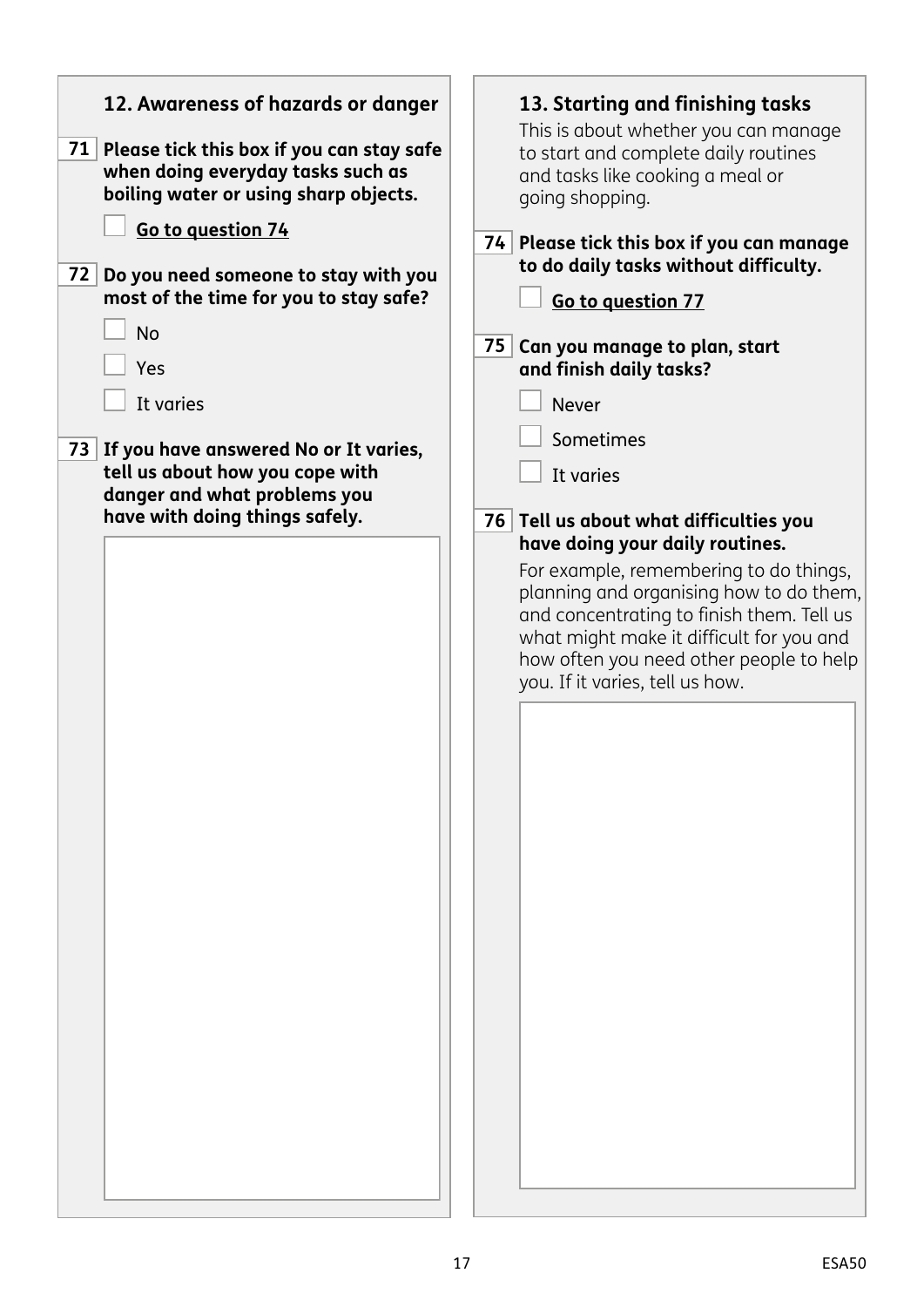<span id="page-17-1"></span><span id="page-17-0"></span>

| 14. Coping with changes<br>77<br>Please tick this box if you can cope<br>with changes to your daily routine.<br>Go to question 81                                                                                                                                                                                                                                                                                                                                                                                                                                                                                                                                                          | 15. Going out<br>This question is about your ability to<br>cope mentally or emotionally with<br>going out. If you have physical problems<br>which mean you cannot go out, you<br>should tell us about them in <b>Part 1.</b>                                                                                                                                                                                                                                                                                                         |
|--------------------------------------------------------------------------------------------------------------------------------------------------------------------------------------------------------------------------------------------------------------------------------------------------------------------------------------------------------------------------------------------------------------------------------------------------------------------------------------------------------------------------------------------------------------------------------------------------------------------------------------------------------------------------------------------|--------------------------------------------------------------------------------------------------------------------------------------------------------------------------------------------------------------------------------------------------------------------------------------------------------------------------------------------------------------------------------------------------------------------------------------------------------------------------------------------------------------------------------------|
| 78 <br>Can you cope with small changes to<br>your routine if you know about them<br>before they happen?<br>For example, things like having a<br>meal earlier or later than usual, or an<br>appointment time being changed.<br><b>No</b><br>Yes<br>It varies<br>79<br>Can you cope with small changes to<br>your routine if they are unexpected?<br>This means things like your bus or train<br>not running on time, or a friend or carer<br>coming to your house earlier or later<br>than planned.<br><b>No</b><br>Yes<br>It varies<br>80 If you have answered No or It varies,<br>tell us more about how you cope with<br>change. Explain your problems, and<br>give examples if you can. | 81 Please tick this box if you can go out<br>on your own.<br>Go to question 85<br>Can you leave home and go out to<br>82 <br>places you know?<br><b>No</b><br>Yes, if someone goes with me<br>It varies<br>Can you leave home and go to places<br>83 <br>you do not know?<br><b>No</b><br>Yes, if someone goes with me<br>It varies<br>84 If you have answered No or It varies,<br>tell us why you cannot always get to<br>places and if you need someone to go<br>with you. Explain your problems, and<br>give examples if you can. |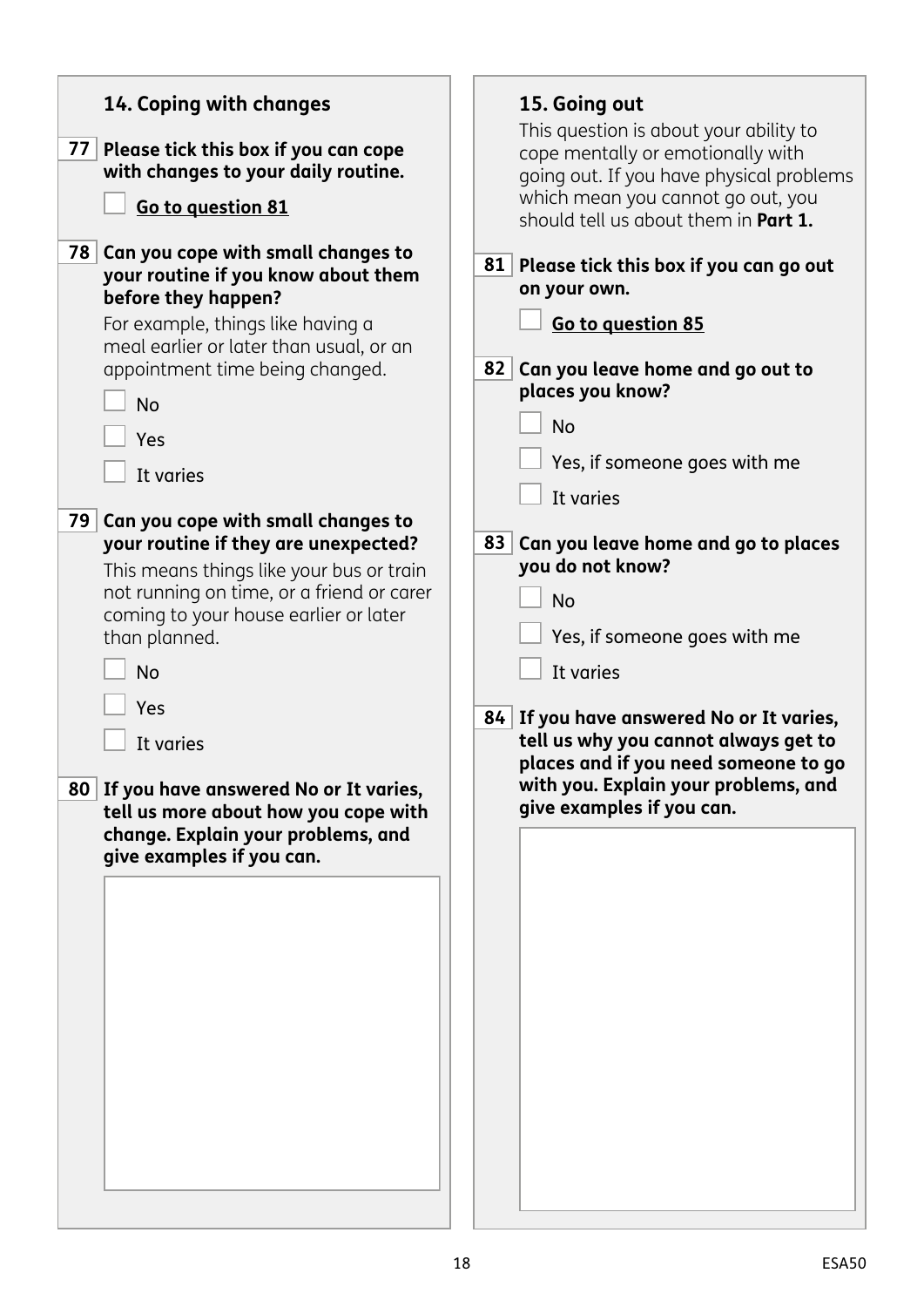<span id="page-18-1"></span><span id="page-18-0"></span>

| 16. Coping with social situations<br>By social situations we mean things<br>like meeting new people and going to<br>meetings or appointments.<br>85 <br>Please tick this box if you can cope<br>with social situations without feeling<br>too anxious or scared. | 17. Behaving appropriately<br>This section asks about whether your<br>behaviour upsets other people. By this<br>we do not mean minor arguments<br>between couples.<br>89 Please tick this box if your behaviour<br>does not upset other people. |
|------------------------------------------------------------------------------------------------------------------------------------------------------------------------------------------------------------------------------------------------------------------|-------------------------------------------------------------------------------------------------------------------------------------------------------------------------------------------------------------------------------------------------|
| Go to question 89                                                                                                                                                                                                                                                | Go to Part 3                                                                                                                                                                                                                                    |
| Can you meet people you know<br>86 <br>without feeling too anxious or scared?<br><b>No</b><br>Yes<br>It varies                                                                                                                                                   | 90 How often do you behave in a way<br>which upsets other people?<br>For example, this might be because<br>your disability, illness or health condition<br>results in you behaving aggressively or<br>acting in an unusual way.                 |
| 87 <br>Can you meet people you do not know<br>without feeling too anxious or scared?<br><b>No</b><br>Yes                                                                                                                                                         | Every day<br>Frequently<br>Occasionally<br>It varies                                                                                                                                                                                            |
| It varies<br>88 If you have answered No or It varies,<br>tell us why you find it distressing to<br>meet other people, what makes it<br>difficult and how often you feel                                                                                          | 91   Tell us or provide examples of how<br>your behaviour upsets other people<br>and how often this happens. Explain<br>your problems, and give examples if<br>you can. If it varies, tell us how.                                              |
| like this. Explain your problems,<br>and give examples if you can.                                                                                                                                                                                               |                                                                                                                                                                                                                                                 |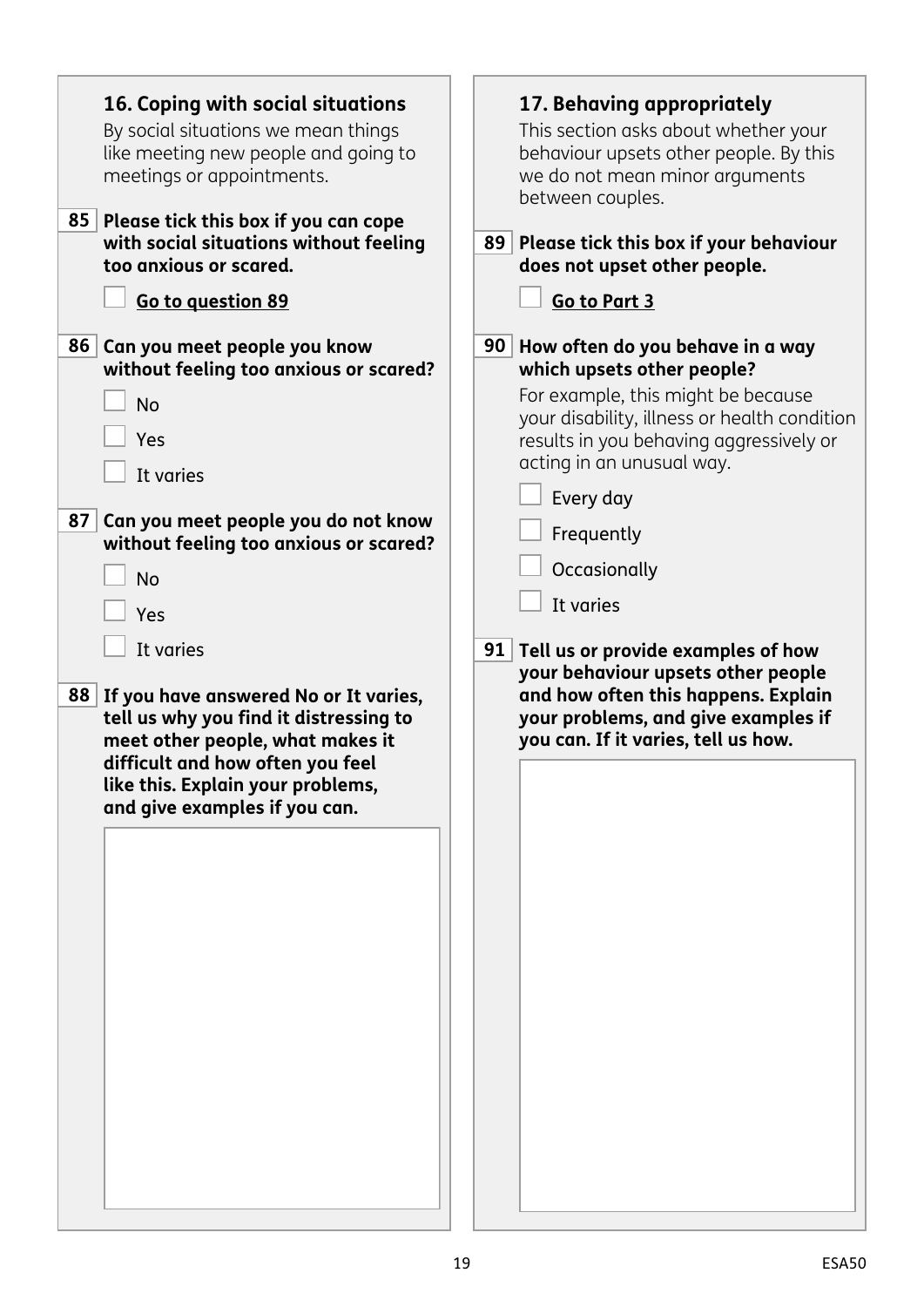<span id="page-19-0"></span>

| <b>Part 3: Eating or drinking</b><br>Only answer Yes to the following<br>questions, if you can do the activity<br>safely, to an acceptable standard,<br>as often as you need to and in a<br>reasonable length of time. | 94 If you have answered No or It varies,<br>tell us about how you eat or drink<br>and why you might need help. |
|------------------------------------------------------------------------------------------------------------------------------------------------------------------------------------------------------------------------|----------------------------------------------------------------------------------------------------------------|
| 92 <br>Can you get food or drink to your<br>mouth without help or being<br>prompted by another person?<br><b>No</b><br>Yes<br>It varies                                                                                |                                                                                                                |
| Can you chew and swallow food<br>93 <br>or drink without help or being<br>prompted by another person?<br><b>No</b><br>Yes<br>It varies                                                                                 |                                                                                                                |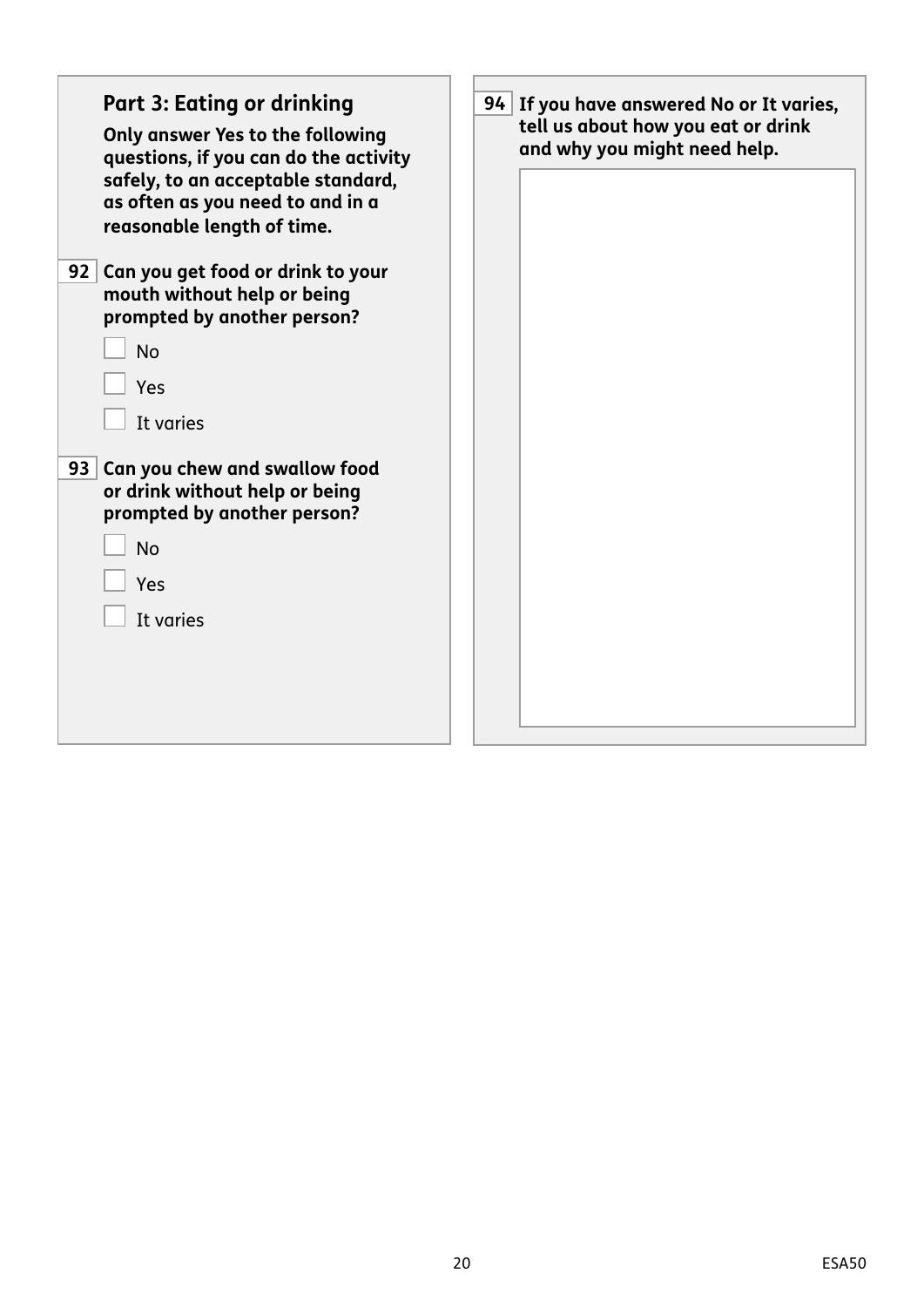# **Sharing information about your health condition**

The Department for Work and Pensions (DWP) or approved healthcare professionals that work for DWP, might need more information about your health condition and how it affects your ability to work.

They might ask for relevant information from your doctor, or any other relevant professional you tell them about.

## **Do you give consent for your doctor or other relevant professionals to give DWP more information about your health condition?**

- Yes information about my health can be shared with DWP or the healthcare professionals that work for them.
- No information about my health cannot be shared with DWP or the healthcare professionals that work for them.

## **How DWP uses this information**

DWP uses this information to:

- process your claim
- make a decision on your claim, or any mandatory reconsideration or appeal you make.

The law allows DWP to get, keep and use this information.

Your doctor (or other relevant professionals you tell DWP about) needs your consent to give information to DWP. If you give your consent, this lets them know that they are legally allowed to share this information with DWP.

DWP can lawfully ask your doctor, hospital consultant or other relevant professionals for information about your health condition and how it affects you. This is because we are asking for the information to help us carry out our official social security functions.

You do not have to give your consent. If you do not, DWP will make a decision based on the information they have already, as well as any you give them yourself.

## **If you change your mind**

You can change your mind. You can do this by calling **0800 169 0310** and say you want to give or withdraw your consent.

If you withdraw your consent, DWP cannot get information from your doctor or others named on your form.

| I have read and understood the text above. |  |  |
|--------------------------------------------|--|--|
| Signature                                  |  |  |
|                                            |  |  |
|                                            |  |  |
|                                            |  |  |
|                                            |  |  |
| Date                                       |  |  |
| DD/MM/YYYY                                 |  |  |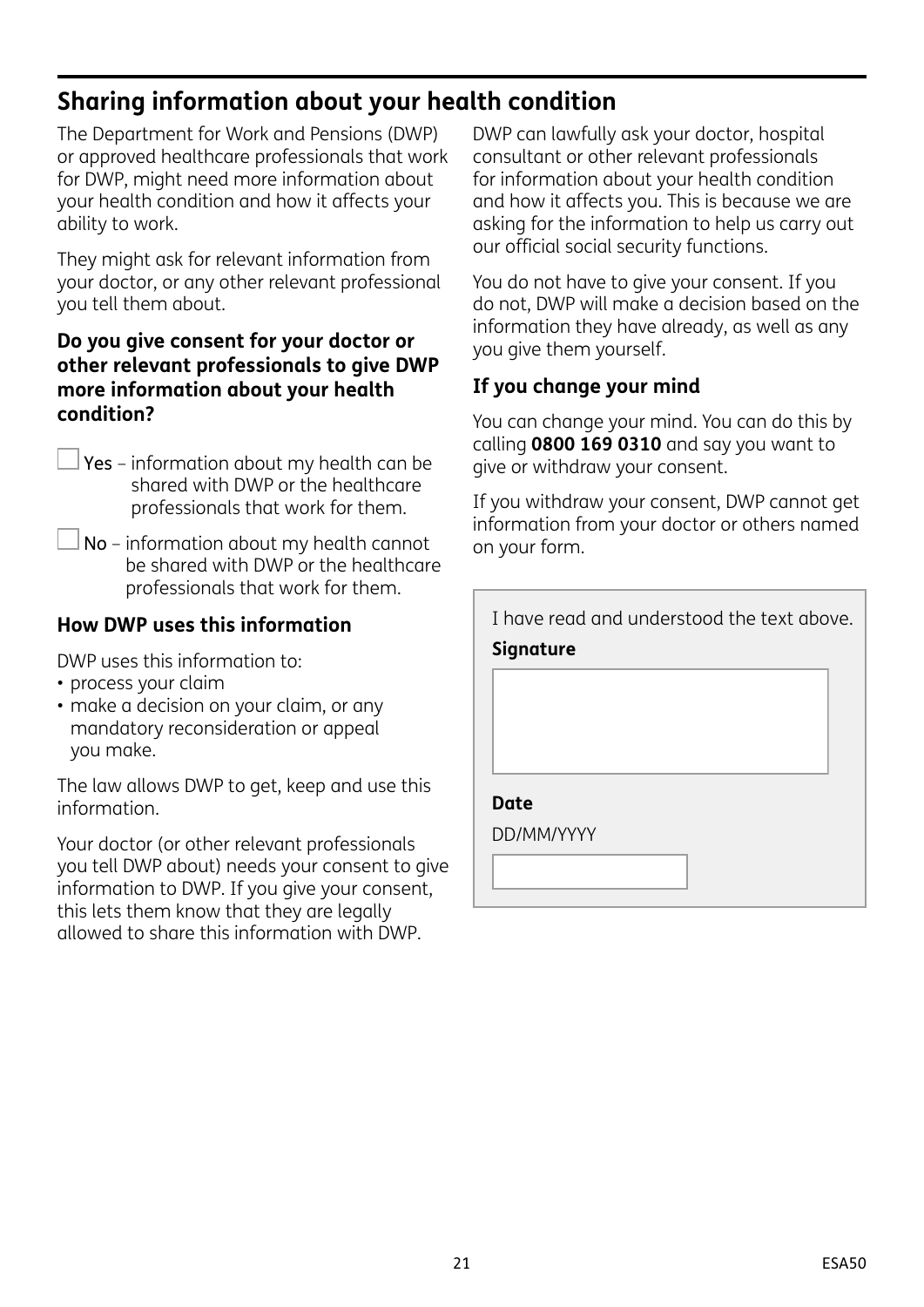## **Face-to-face assessment**

You may be asked to attend a face-to-face assessment with a qualified Healthcare Professional who works for the Health Assessment Advisory Service. They will send you a letter with details of your appointment and a leaflet that explains what happens at an assessment and who you can take with you.

If you are not asked to go to a face-to-face assessment, Jobcentre Plus will write to you and explain what will happen with your claim. The Health Assessment Advisory Service will not write to you.

Please make sure you have put your phone number and address details in the 'About You' section on **page 2**.

You must let the Health Assessment Advisory Service know as soon as you get your appointment letter if you need:

• a home visit. You will be asked for information from your medical professional to explain why you are not able to travel to an assessment centre

• your assessment to be recorded on tape or CD. Requests will be accepted where possible. More details about audio recording your assessment can be found at **[www.gov.uk](http://www.gov.uk)** and search for 'audio recording of face-to-face assessments'.

Please let the Health Assessment Advisory Service know at least 2 working days before your assessment if you need:

- an assessment on the ground floor if you cannot use stairs unaided in an emergency
- a sign-language interpreter. You are welcome to bring your own sign language interpreter but they must be 16 or over
- your face-to-face assessment with a Healthcare Professional of the same gender as you. For example, on cultural or religious grounds. The Health Assessment Advisory Service will try their best to provide one for you, but this may not always be possible.

If you want more information about the face-to-face assessment, please visit **[www.chdauk.co.uk](http://www.chdauk.co.uk)**

| 95 Tell us about any other help you might need. |  |  |
|-------------------------------------------------|--|--|
|                                                 |  |  |
|                                                 |  |  |
|                                                 |  |  |
|                                                 |  |  |
|                                                 |  |  |
|                                                 |  |  |
|                                                 |  |  |
|                                                 |  |  |
|                                                 |  |  |
|                                                 |  |  |
|                                                 |  |  |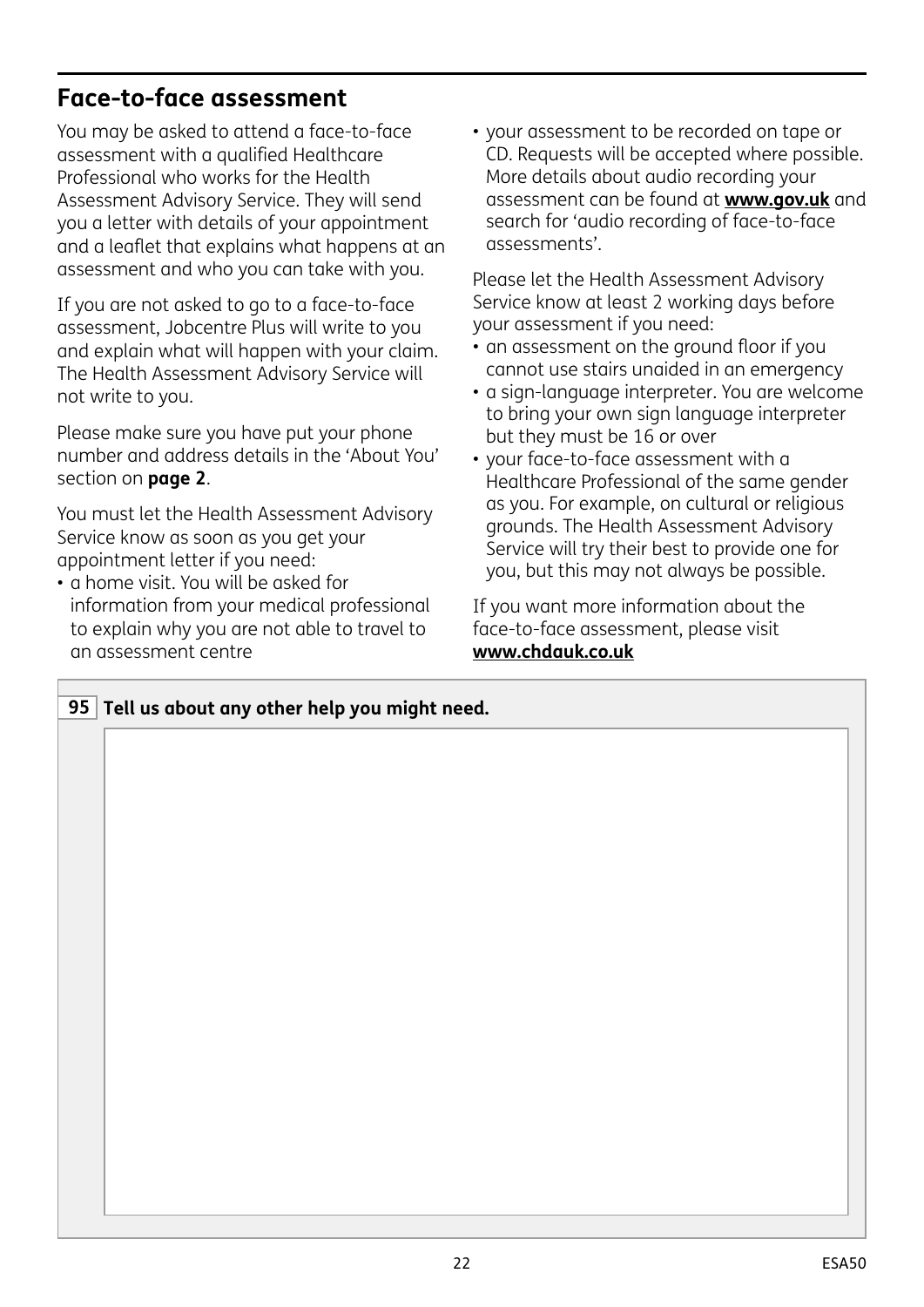| 96 If you do not understand English or<br>Welsh, or cannot talk easily in these<br>languages, do you need an interpreter?<br><b>No</b><br>Yes<br>What language do you want to use?<br>You can bring your own<br>interpreter to the assessment,<br>but they must be 16 or over.<br>Do you want to bring your<br>own interpreter? | 99 Please tell us about any times or<br>dates in the next 3 months when<br>you cannot go to a face-to-face<br>assessment.<br>For example, because of a<br>hospital appointment. |
|---------------------------------------------------------------------------------------------------------------------------------------------------------------------------------------------------------------------------------------------------------------------------------------------------------------------------------|---------------------------------------------------------------------------------------------------------------------------------------------------------------------------------|
| <b>No</b><br>Yes<br>Would you like your telephone<br>97 <br>call in Welsh?<br><b>No</b><br>Yes                                                                                                                                                                                                                                  |                                                                                                                                                                                 |
| 98 Would you like your face-to-face<br>assessment in Welsh?<br><b>No</b><br>Yes                                                                                                                                                                                                                                                 |                                                                                                                                                                                 |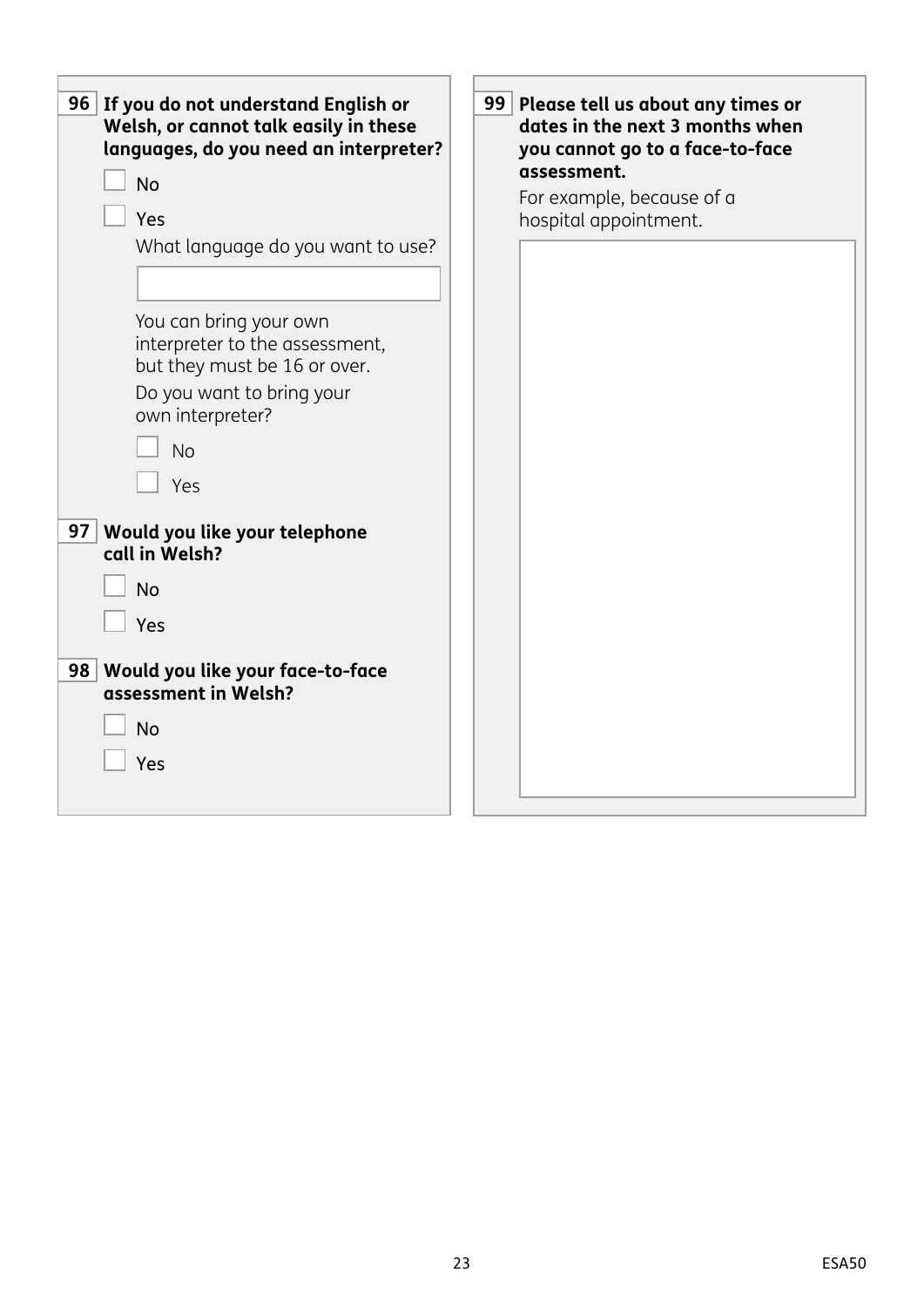# **Other information**

If you need more space to answer any of the questions, please use the space below. If any of your carers, friends or relatives want to add any information, they can do it here. This may be because they know the effects your disability, illness or health condition have on how you can do things on a daily basis.

Please complete **page 4** with their contact details as we may contact them for more information to support your claim.

If you need to give us more information on a separate sheet of paper, please put your name and National Insurance Number on it.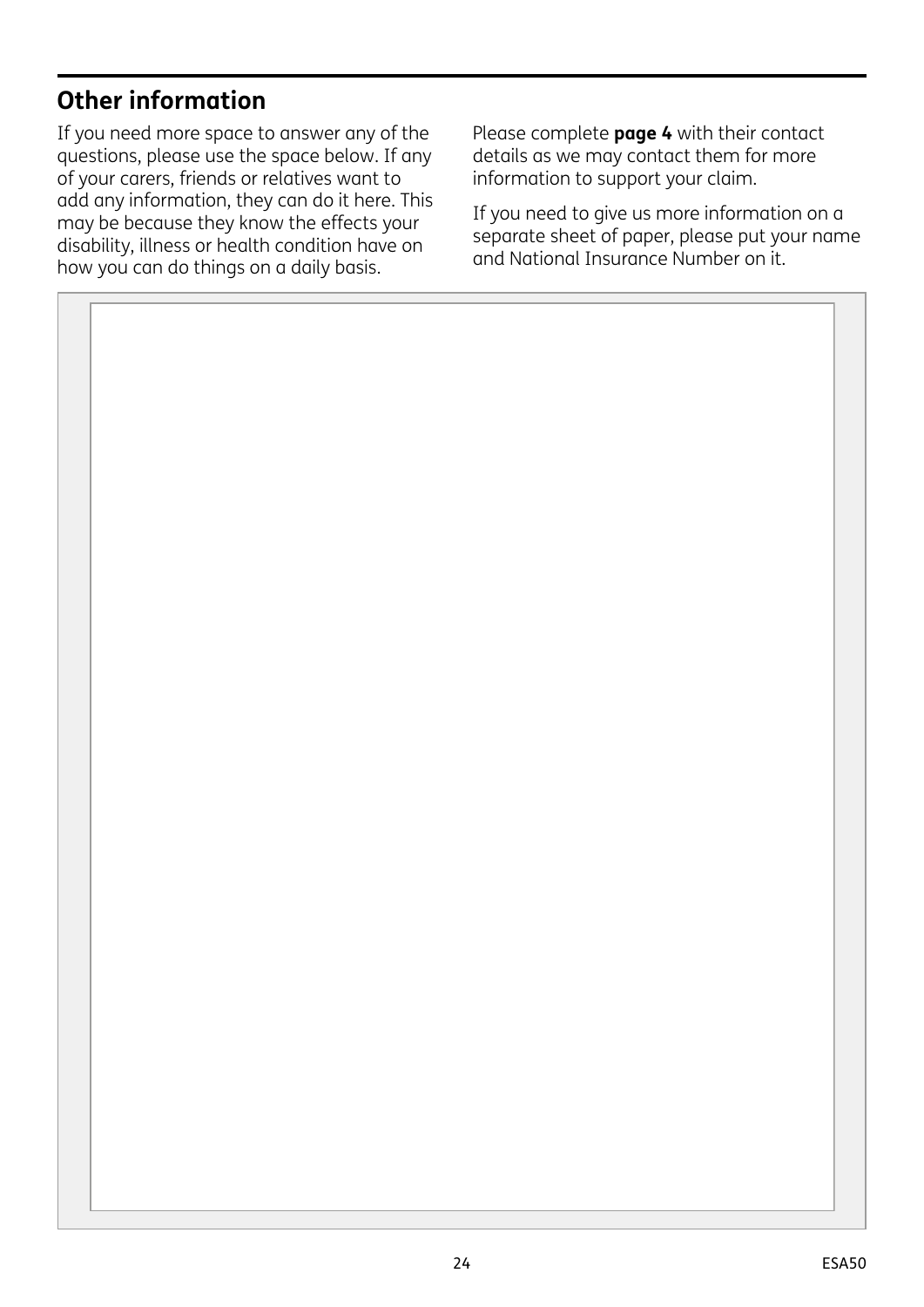## **Consent to notify your GP of the outcome of the Work Capability Assessment**

DWP would like to share its decision based on the result of your Work Capability Assessment (WCA) with your doctor, or any doctor treating you. This will help the doctor, as it will tell them when they no longer need to provide you with Statements of Fitness for Work (also known as fit notes or medical certificates) for the purposes of this claim.

We need your agreement to share this information.

You do not have to give your agreement. If you do not agree, it will not affect your claim for ESA. We will keep a record of the decision you make.

You can withdraw your agreement at any time before the medical assessment takes place by calling DWP on **0800 169 0310.**

If you contact us after the assessment it may be too late, as we may have already made a decision and shared it.

If you withdraw your agreement, we will not share the decision based on the outcome of your WCA with your doctor.

**I agree to my doctor, or any other doctor treating me, being informed about the result of my Work Capability Assessment.**

| No |
|----|
|----|

Yes

**Signature**

#### **Date**

DD/MM/YYYY

# **Declaration**

#### **You may find it helpful to make a photocopy of your reply for future reference.**

- I declare that I have read and understand the notes at the front of this form, the information I have given on this form is correct and complete.
- I understand that I must report all changes in my circumstances which may affect my entitlement promptly and by failing to do so I may be liable to prosecution or face a financial penalty. I will phone **0800 169 0310**, or write to the office that pays my benefit, to report any change in my circumstances.
- If I give false or incomplete information or fail to report changes in my circumstances promptly, I understand that my Employment and Support Allowance may be stopped or reduced and any overpayment may be recovered. In addition, I may be prosecuted or face a financial penalty.
- I also understand that the Department may use the information which it has now or may get in the future to decide whether I am entitled to:
	- the benefit I am claiming
	- any other benefit I have claimed
	- any other benefit I may claim in the future.

#### **You must sign this form yourself if you can, even if someone else has filled it in for you.**

| Signature   |  |  |
|-------------|--|--|
|             |  |  |
|             |  |  |
| <b>Date</b> |  |  |
| DD/MM/YYYY  |  |  |
|             |  |  |
|             |  |  |
|             |  |  |
|             |  |  |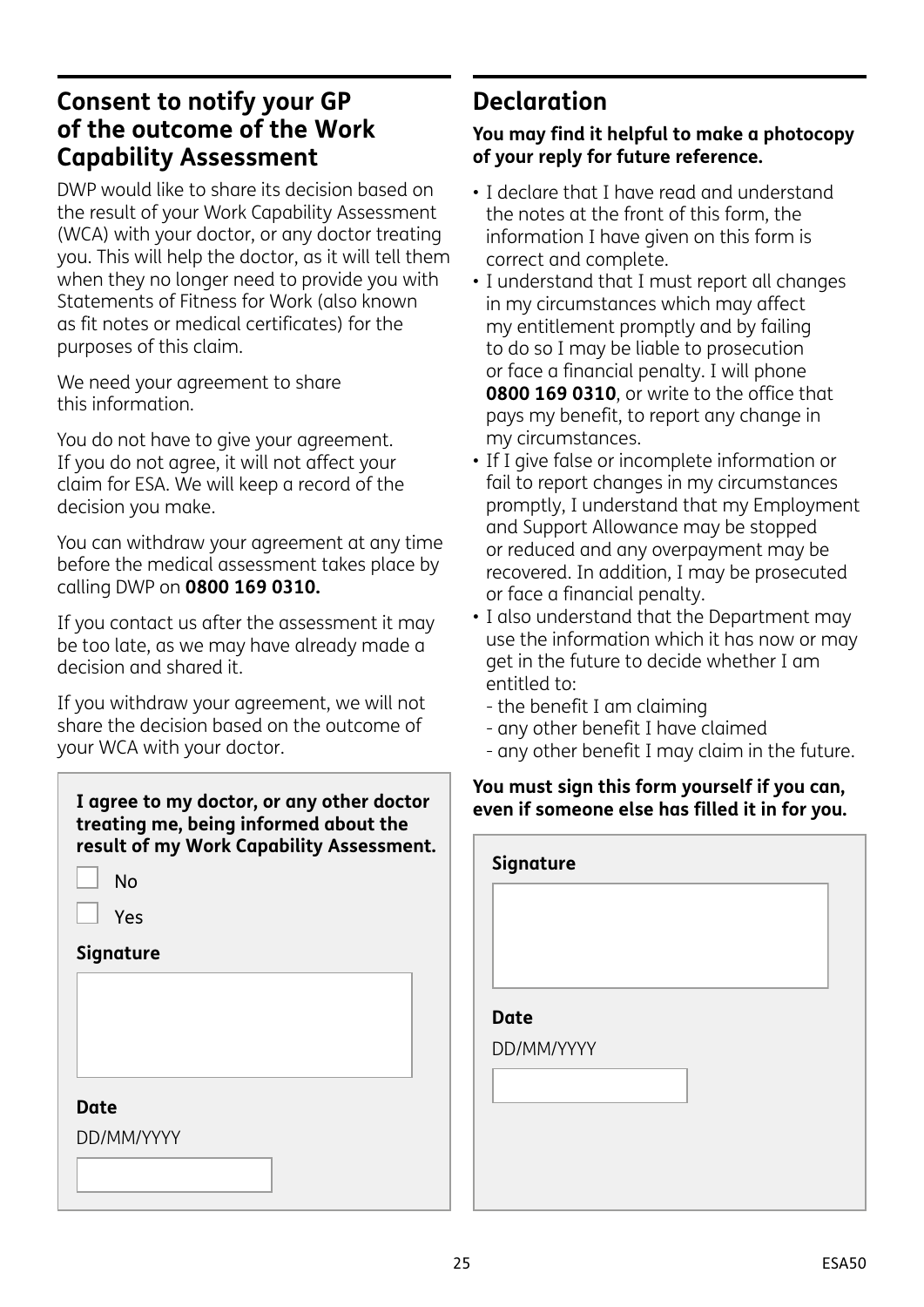# **For people filling in this questionnaire for someone else**

If you are filling in this questionnaire on behalf of someone else, please tell us some details about yourself.

| 100 Your name                                                                                                                                                                                     |
|---------------------------------------------------------------------------------------------------------------------------------------------------------------------------------------------------|
| 101 Your address                                                                                                                                                                                  |
|                                                                                                                                                                                                   |
| Postcode                                                                                                                                                                                          |
| 102 A phone number we can contact you on                                                                                                                                                          |
| 103 Please explain why you are filling in<br>the questionnaire for someone else,<br>which organisation, if any, you<br>represent, or your connection to the<br>person the questionnaire is about. |
|                                                                                                                                                                                                   |
|                                                                                                                                                                                                   |
|                                                                                                                                                                                                   |
|                                                                                                                                                                                                   |
|                                                                                                                                                                                                   |
|                                                                                                                                                                                                   |
|                                                                                                                                                                                                   |

# **What to do next**

Please make sure that you:

- have answered all the questions on this questionnaire that apply to you
- have signed and dated the questionnaire
- send back the questionnaire by the date we have asked you to in the enclosed letter
- send back the completed questionnaire using the enclosed envelope. It does not need a stamp. Do not send it or take it to your Jobcentre Plus office
- have provided any additional evidence or information that you feel will help us to understand how your disability, illness or health condition affects how you can do things on a daily basis.

## **How the Department for Work and Pensions collects and uses information**

When we collect information about you we may use it for any of our purposes. These include:

- social security benefits and allowances
- child maintenance
- employment and training
- investigating and prosecuting tax credits offences
- private pensions policy and
- retirement planning.

We may get information about you from other parties for any of our purposes as the law allows to check the information you provide and improve our services. We may give information about you to other organisations as the law allows, for example to protect against crime.

To find out more about our purposes, how we use personal information for those purposes and your information rights, including how to request a copy of your information, please visit **[www.gov.uk/dwp/personal-information](http://www.gov.uk/dwp/personal-information-charter)[charter](http://www.gov.uk/dwp/personal-information-charter)**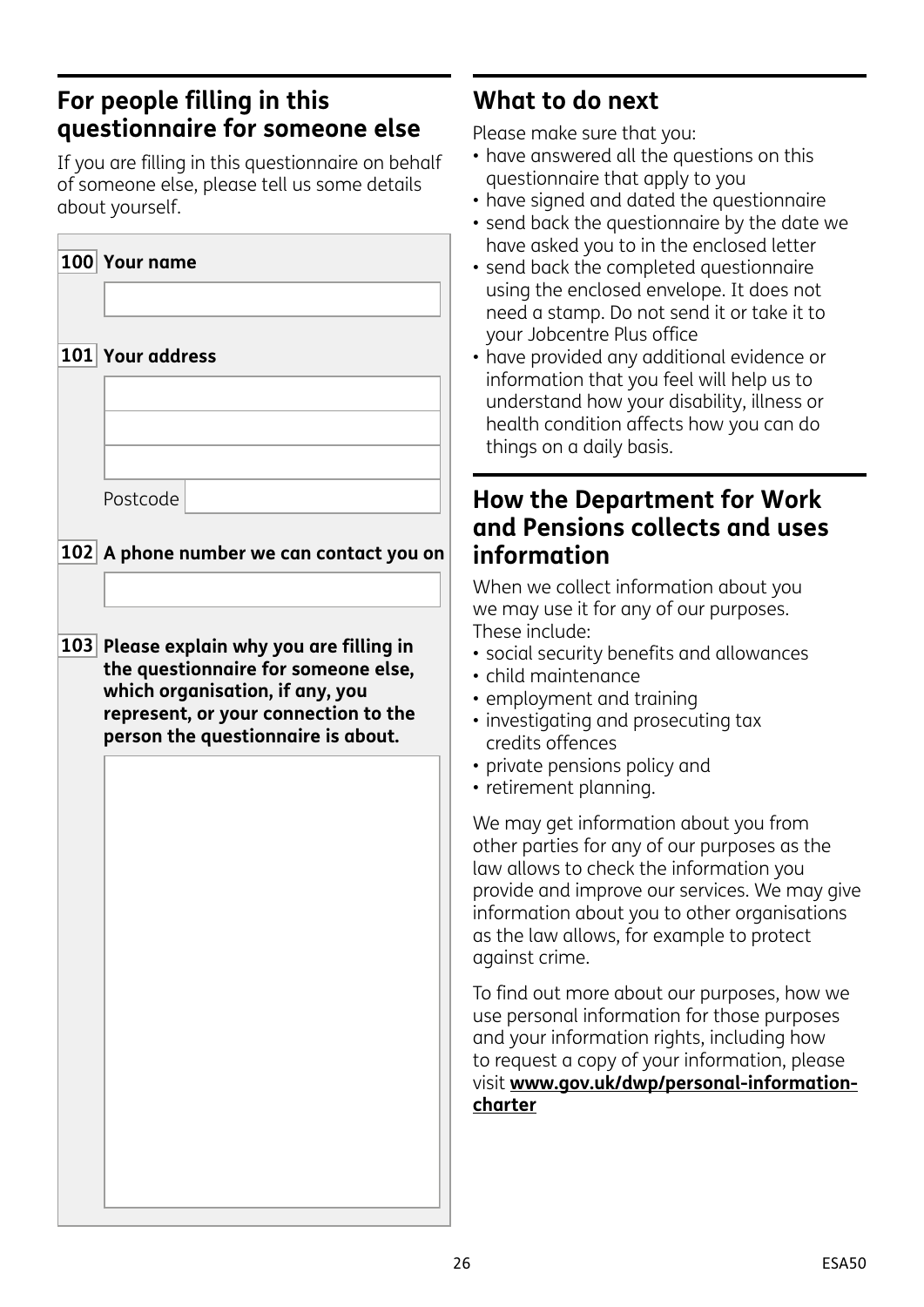# **What happens next**

Please send back your completed questionnaire to the Health Assessment Advisory Service in the envelope enclosed. The Health Assessment

# **Cancer treatment**

### **For completion by a Healthcare Professional which may include a GP, hospital doctor or clinical nurse who is aware of your condition.**

The information you provide on this section is important as it will help us make a quick decision about your patient's Employment and Support Allowance claim.

Advisory Service may contact you to arrange a face-to-face appointment for you with a Healthcare Professional.

This section concerns patients who are having, waiting for or recovering from chemotherapy or radiotherapy.

Please complete the rest of this section. If you want more information about Employment and Support Allowance, go to **[www.gov.uk/](http://www.gov.uk/employment-support-allowance) [employment-support-allowance](http://www.gov.uk/employment-support-allowance)**

| 104 Details of cancer diagnosis<br>Include the type and site, stage<br>and any related diagnoses. | 106 What stage are they at?<br>Awaiting or undergoing<br>chemotherapy or radiotherapy<br>Recovering (post completion of<br>treatment) from chemotherapy<br>or radiotherapy                                                                                                                                            |
|---------------------------------------------------------------------------------------------------|-----------------------------------------------------------------------------------------------------------------------------------------------------------------------------------------------------------------------------------------------------------------------------------------------------------------------|
| 105 Details of treatment<br>Include the regime and<br>expected duration.                          | 107 In your opinion, is it likely that the<br>impact of the treatment has or will<br>have work-limiting side effects?<br><b>No</b><br>Yes<br>In your opinion, are these side<br>effects likely to limit all work?<br><b>No</b><br>Yes<br>In your opinion, how long<br>would you expect these side<br>effects to last? |